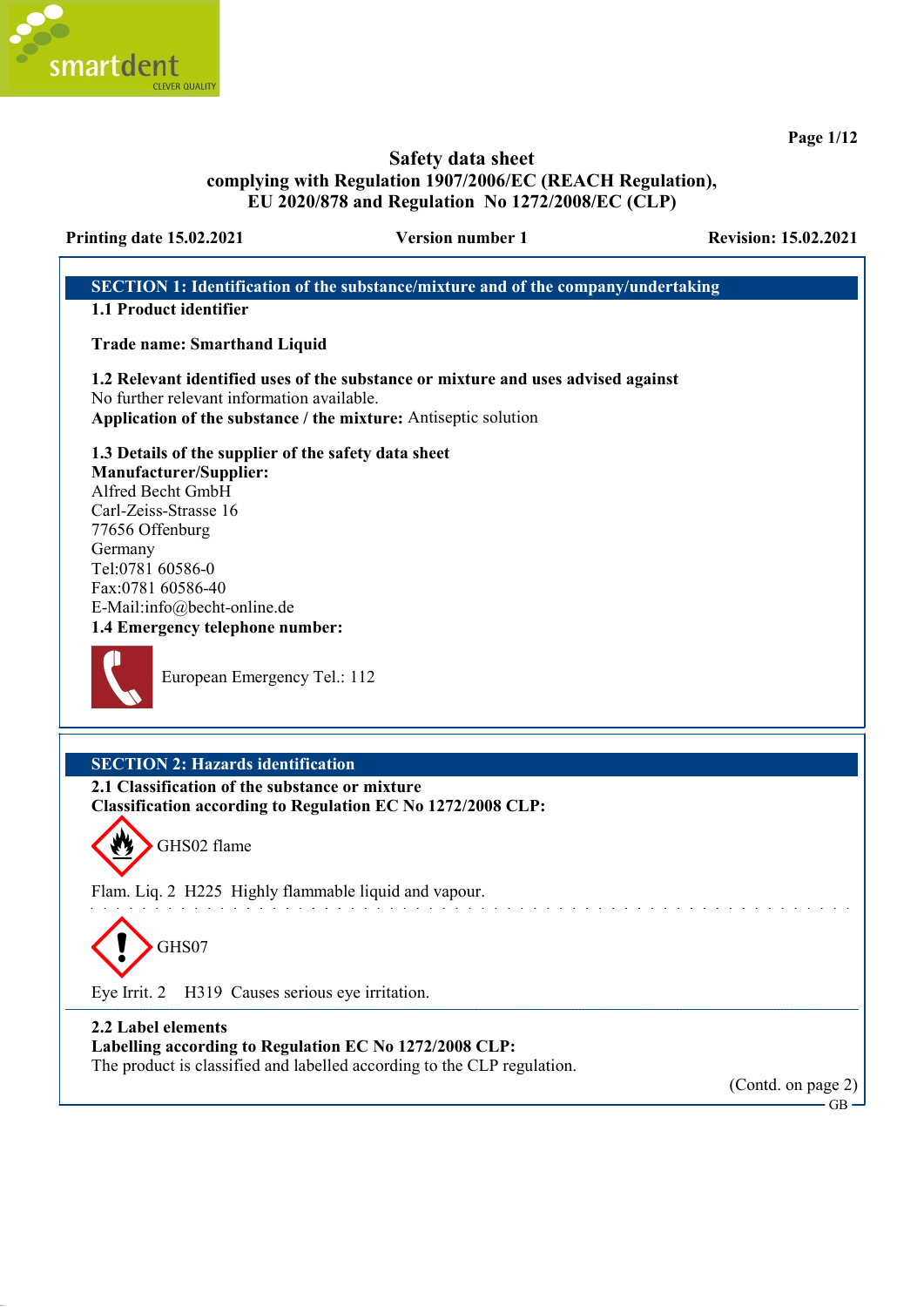Printing date 15.02.2021 Version number 1 Revision: 15.02.2021

## Trade name: Smarthand Liquid

(Contd. of page 1)

Hazard pictograms:



Signal word: Danger

#### Hazard statements:

H225 Highly flammable liquid and vapour. H319 Causes serious eye irritation.

#### Precautionary statements

| P <sub>102</sub>                          | Keep out of reach of children.                                                                        |  |
|-------------------------------------------|-------------------------------------------------------------------------------------------------------|--|
| P <sub>2</sub> 10                         | Keep away from heat, hot surfaces, sparks, open flames and other ignition sources. No                 |  |
|                                           | smoking.                                                                                              |  |
| P <sub>2</sub> 33                         | Keep container tightly closed.                                                                        |  |
|                                           | P305+P351+P338 IF IN EYES: Rinse cautiously with water for several minutes. Remove contact lenses, if |  |
|                                           | present and easy to do. Continue rinsing.                                                             |  |
| P310                                      | Immediately call a POISON CENTER/doctor.                                                              |  |
| P337+P313                                 | If eye irritation persists: Get medical advice/attention.                                             |  |
| 2.3 Other hazards                         |                                                                                                       |  |
| <b>Results of PBT and vPvB assessment</b> |                                                                                                       |  |
| <b>PBT:</b> Not applicable.               |                                                                                                       |  |

vPvB: Not applicable.

## SECTION 3: Composition/information on ingredients

3.2 Mixtures

Description: Mixture: consisting of the following components.

## Ingredients according Regulation (EU) 2020/878:

| $CAS: 64-17-5$                 | ethanol | $\otimes$ Flam. Liq. 2, H225; $\otimes$ Eye Irrit. 2, H319 | $ 50-100\% $ |
|--------------------------------|---------|------------------------------------------------------------|--------------|
| EINECS: 200-578-6              |         |                                                            |              |
| Index number: $603-002-00-5$   |         |                                                            |              |
| Reg.nr.: 01-2119457610-43-XXXX |         |                                                            |              |

#### SECTION 4: First aid measures

#### 4.1 Description of first aid measures

#### General information:

Take affected persons out into the fresh air.

Seek immediate medical advice.

After inhalation: Seek medical treatment in case of complaints.

After skin contact: In case of skin irritation, consult a physician.

After eye contact: Avoid strong water jet-risk of cornea damage, consult a doctor.

## After swallowing:

Rinse out mouth and then drink plenty of water.

Drink plenty of water and provide fresh air. Call for a doctor immediately.

(Contd. on page 3)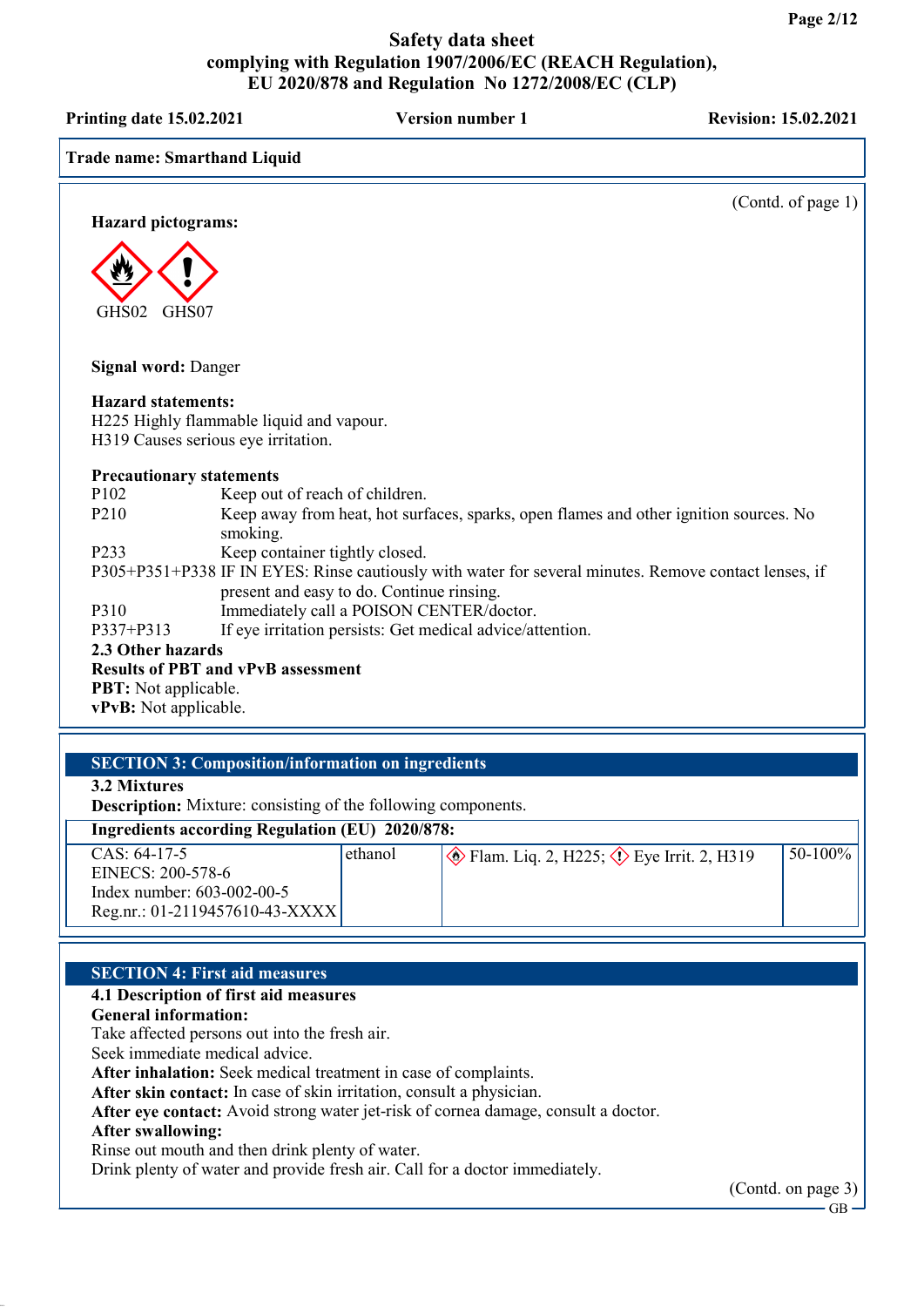Printing date 15.02.2021 Version number 1 Revision: 15.02.2021

(Contd. of page 2)

Trade name: Smarthand Liquid

Seek immediate medical advice.

Never give anything by mouth to an unconscious person.

4.2 Most important symptoms and effects, both acute and delayed

No further relevant information available.

4.3 Indication of any immediate medical attention and special treatment needed

No further relevant information available.

## SECTION 5: Firefighting measures

#### 5.1 Extinguishing media Suitable extinguishing agents: Alcohol resistant foam Dry powder Water spray CO2 CO2, powder or water spray. Fight larger fires with water spray. Use fire extinguishing methods suitable to surrounding conditions. Foam Sand or earth CO2, foam, extinguishing powder, water spray For safety reasons unsuitable extinguishing agents: Water with full jet 5.2 Special hazards arising from the substance or mixture In a fire nitrogen oxides (NOx), carbon monoxide (CO), sulfur dioxide (SO2) can be released. 5.3 Advice for firefighters Protective equipment: Do not inhale explosion gases or combustion gases. Self contained breathing apparatus and full protective clothing must be worn in case of fire. Wear protective goggles. Additional information Collect contaminated fire fighting water separately. It must not enter the sewage system.

#### SECTION 6: Accidental release measures

#### 6.1 Personal precautions, protective equipment and emergency procedures:

Ensure adequate ventilation.

Avoid contact with eyes.

Wear protective equipment. Keep unprotected persons away.

Keep away from ignition sources.

6.1.1 For non-emergency personnel Avoid contact with dripping or leaking material

## 6.1.2 For emergency responders

Evacuate area.

Wear protective equipment. Keep unprotected persons away.

First-aid responders must wear protectice clothing, gloves, goggles and respiratory device with filter type A. 6.2 Environmental precautions: Do not allow to enter sewers/ surface or ground water.

## 6.3 Methods and material for containment and cleaning up:

Rinse off remainders with water.

Absorb with liquid-binding material (sand, diatomite, acid binders, universal binders, sawdust, silica gel). Send for recovery or disposal in suitable receptacles.

#### 6.4 Reference to other sections:

See Section 7 for information on safe handling.

(Contd. on page 4)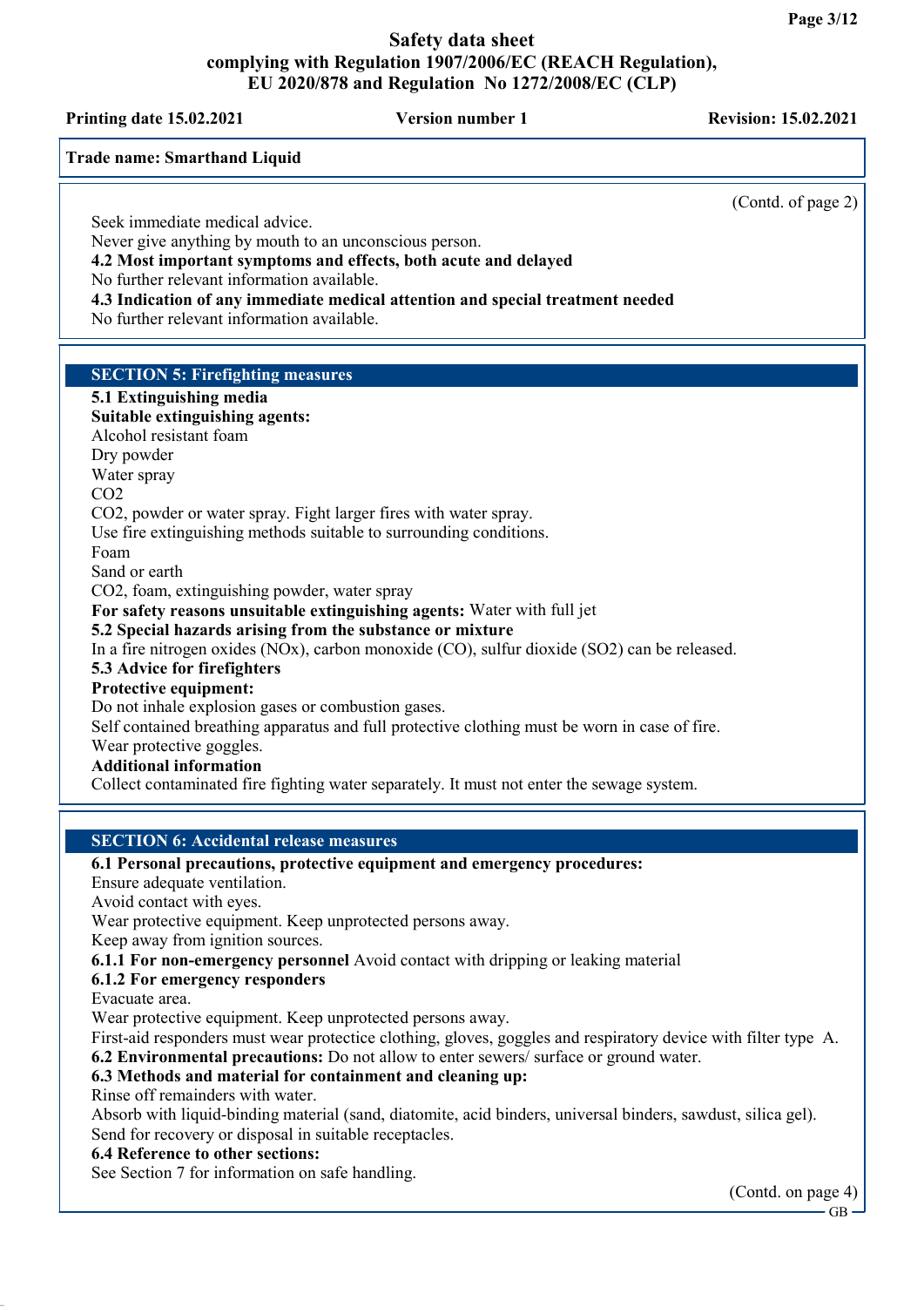Printing date 15.02.2021 Version number 1 Revision: 15.02.2021 Trade name: Smarthand Liquid (Contd. of page 3) See Section 8 for information on personal protection equipment. See Section 13 for disposal information. SECTION 7: Handling and storage 7.1 Precautions for safe handling Open and handle receptacle with care. Handle with care. Avoid jolting, friction and impact. Avoid contact with eyes, skin and clothing. Information about fire - and explosion protection: Keep ignition sources away - Do not smoke. Protect against electrostatic charges. Do not spray onto a naked flame or any incandescent material. Flammable gas-air mixtures may form in empty receptacles. Keep it in a dry, cool, well ventilated, fixed in advance place, away from sources of heat, flames, ignition and direct sunlight. 7.2 Conditions for safe storage, including any incompatibilities Storage: Store in cool, dry conditions in well sealed receptacles. Requirements to be met by storerooms and receptacles: Store in a cool location. Provide ventilation for receptacles. Information about storage in one common storage facility: Not required. Further information about storage conditions: Keep container tightly sealed. Store in cool, dry conditions in well sealed receptacles. 7.3 Specific end use(s) No further relevant information available. SECTION 8: Exposure controls/personal protection 8.1 Control parameters Ingredients with limit values that require monitoring at the workplace: CAS: 64-17-5 ethanol

WEL (Great Britain) Long-term value: 1920 mg/m<sup>3</sup>, 1000 ppm

#### **DNELs**

Propane-1,2-diol cas number: 57-55-6

Workers (long-term systemic effects), inhalation: 168 mg/m<sup>3</sup>

Workers (long-term local effects), inhalation:  $10 \text{ mg/m}^3$ 

General population (long-term systemic effects), inhalation: 50 mg/m<sup>3</sup>

General population (long-term systemic effects), dermal: 213 mg / kg bw / day

General population (long-term systemic effects), oral: 85 mg / kg bw / day

General population (long-term local effects), inhalation:  $10 \text{ mg/m}^3$ 

#### **PNECs**

Propane-1,2 -diol cas number: 57-55-6 Fresh water: 260 mg/l Marine water: 26 mg/l Intermittent releases: 183 mg/l STP: 20000 mg/l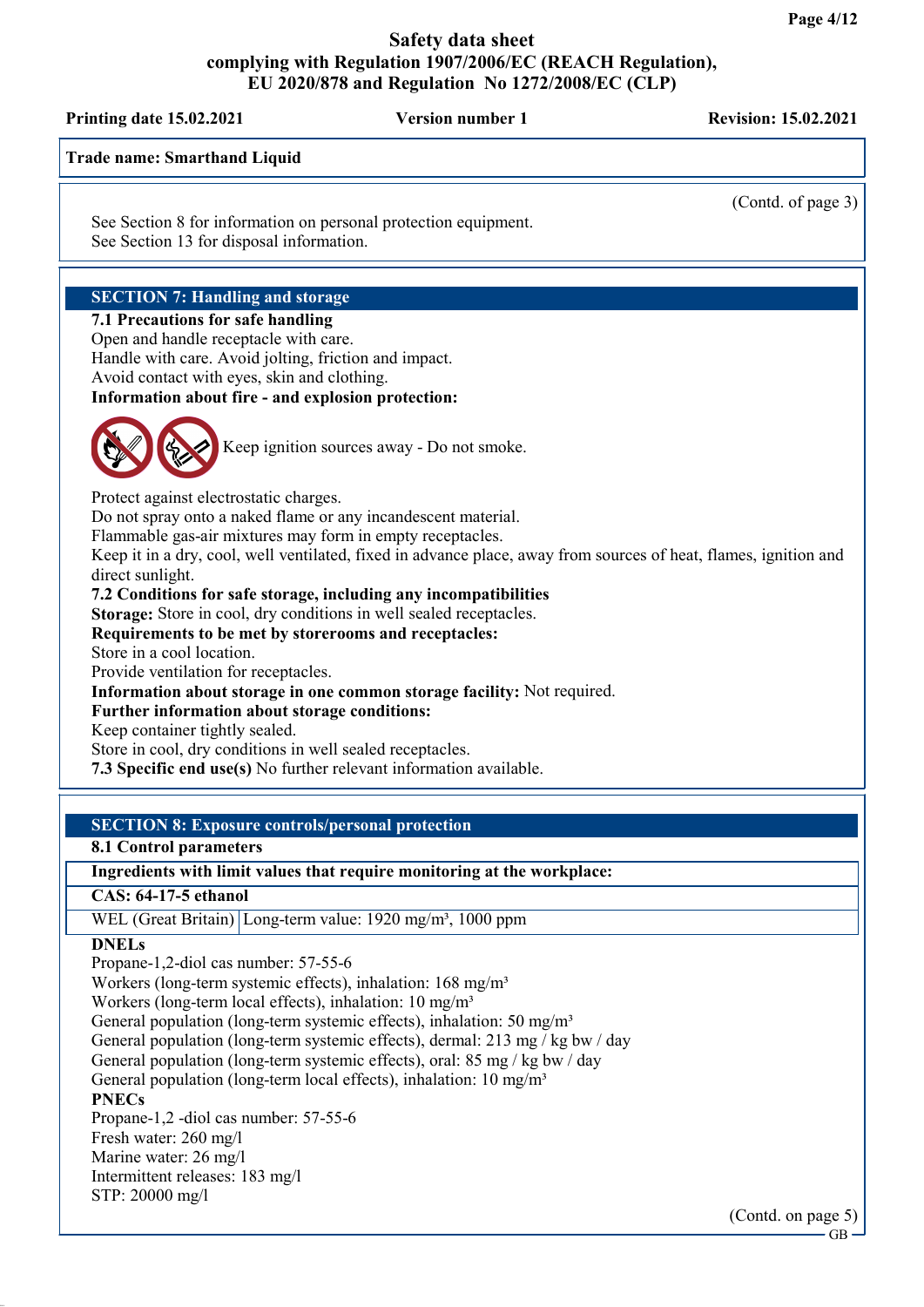Printing date 15.02.2021 Version number 1 Revision: 15.02.2021

Trade name: Smarthand Liquid

(Contd. of page 4)

Fresh water sediment: 572 mg/kg dw Marine sediment: 57.2 mg/kg dw Soil: 50 mg/kg dw DNEL Workers Long term exposure local effcts Ethanol (CAS 64-17-5) Inhlation:  $1900 \text{ mg/m}^3$ DNEL Workers Long term exposure systemic effects Ethanol (CAS 64-17-5) Inhalation: 950 mg/m³ Skin Contact: 343 mg/kg bw/day DNEL consumers Acute/short term exposure Local effects Ethanol (CAS 64-17-5) Inhalation :  $950$  mg/m<sup>3</sup> DNEL Consumers Long-term exposure systemic effects Ethanol (CAS 64-17-5) Inhalation:  $114 \text{ mg/m}^3$ Skin Contact: 206 mg/kg bw/day

8.2 Exposure controls

8.2.1. Appropriate engineering controls

Use of local ventilation is advised. Provide adequate ventilation.

## Individual protection measures, such as personal protective equipment General protective and hygienic measures:

Keep away from foodstuffs, beverages and feed. Wash hands before breaks and at the end of work. Avoid contact with the eyes.

# Respiratory protection:

Short term filter device: Filter A/P2



Suitable respiratory protection at low concentrations or short-term incidence: A-type filter mask (brown) for gases and vapours

of organic compounds with a boiling point higher than 65ºC (EN14387). Classe 1: low capacity up to 1000 ppm, Classe 2:

medium capacity up to 5000 ppm, Classe 3: high capacity up to 10000 ppm. In order to obtain a suitable protection level, the

filter class must be selected depending on the type and concentration of the contaminating agents present, in accordance with

the specifications supplied by the filter producers. The gas and vapour filters should be changed when you detect the taste or

smell of the contaminant. The respiratory equipment with filters does not work satisfactorily when the air contains high

concentrations of vapour or oxygen content less than 18% in volume. In presence of high concentrations of vapour, use

independent breathing apparatus.

(Contd. on page 6)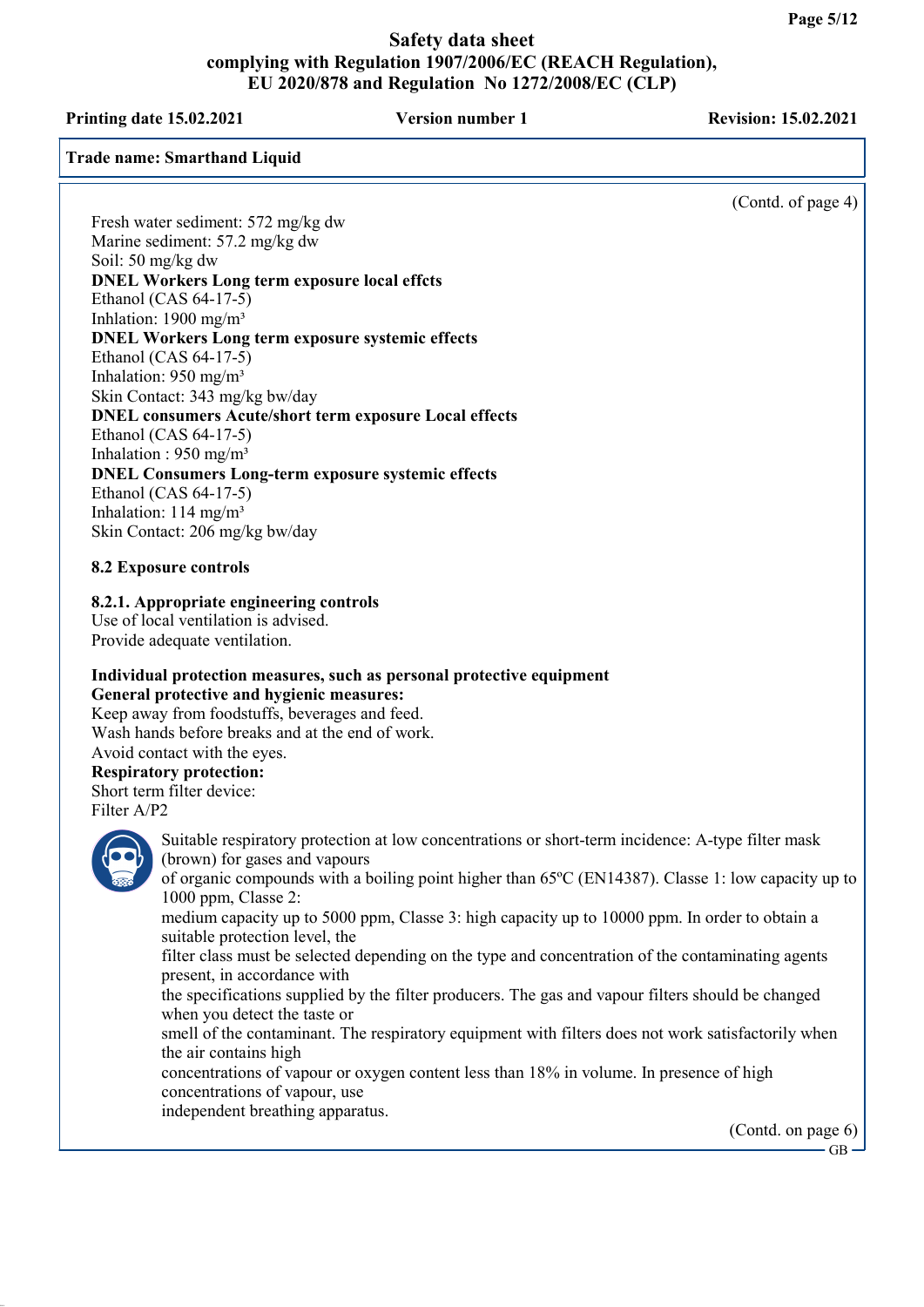Printing date 15.02.2021 Version number 1 Revision: 15.02.2021

Trade name: Smarthand Liquid

(Contd. of page 5)

## Hand protection



Protective gloves

The glove material has to be impermeable and resistant to the product/ the substance/ the preparation. Material of gloves gloves CEN 374

#### Penetration time of glove material

The exact break through time has to be found out by the manufacturer of the protective gloves and has to be observed.

The determined penetration times according to EN 16523-1:2015 are not performed under practical conditions. Therefore a maximum wearing time, which corresponds to 50% of the penetration time, is recommended. Eye/face protection



Tightly sealed goggles (EN 166).

Body protection:



Protective work clothing

## SECTION 9: Physical and chemical properties

| 9.1 Information on basic physical and chemical properties |                              |
|-----------------------------------------------------------|------------------------------|
| <b>General Information</b>                                |                              |
| <b>Physical state</b>                                     | Liquid                       |
| Colour:                                                   | Colourless                   |
| Odour:                                                    | Alcohol-like                 |
| <b>Odour threshold:</b>                                   | Not determined               |
| Melting point/freezing point:                             | $-114$ °C                    |
| <b>Flammability</b>                                       | $425$ oC                     |
| Lower and upper explosion limit                           |                              |
| Lower:                                                    | 3.5 Vol %                    |
| <b>Upper:</b>                                             | $15$ Vol $\%$                |
| <b>Flash point:</b>                                       | $>17$ °C                     |
| <b>Auto-ignition temperature:</b>                         | Product is not selfigniting. |
| <b>Decomposition temperature:</b>                         | $>100$ °C                    |
| pH (10 g/l) at 20 $^{\circ}$ C                            | $7+/- 0.50$                  |
| Viscosity:                                                |                              |
| <b>Kinematic viscosity</b>                                | Not determined               |
| <b>Kinematic viscosity</b>                                |                              |
| Dynamic:                                                  | Not determined               |
| <b>Solubility</b>                                         |                              |
| water:                                                    | Not determined               |
| Partition coefficient n-octanol/water (log value)         | $-0.31$ log POW              |
| Vapour pressure at $20^{\circ}$ C:                        | 59 hPa                       |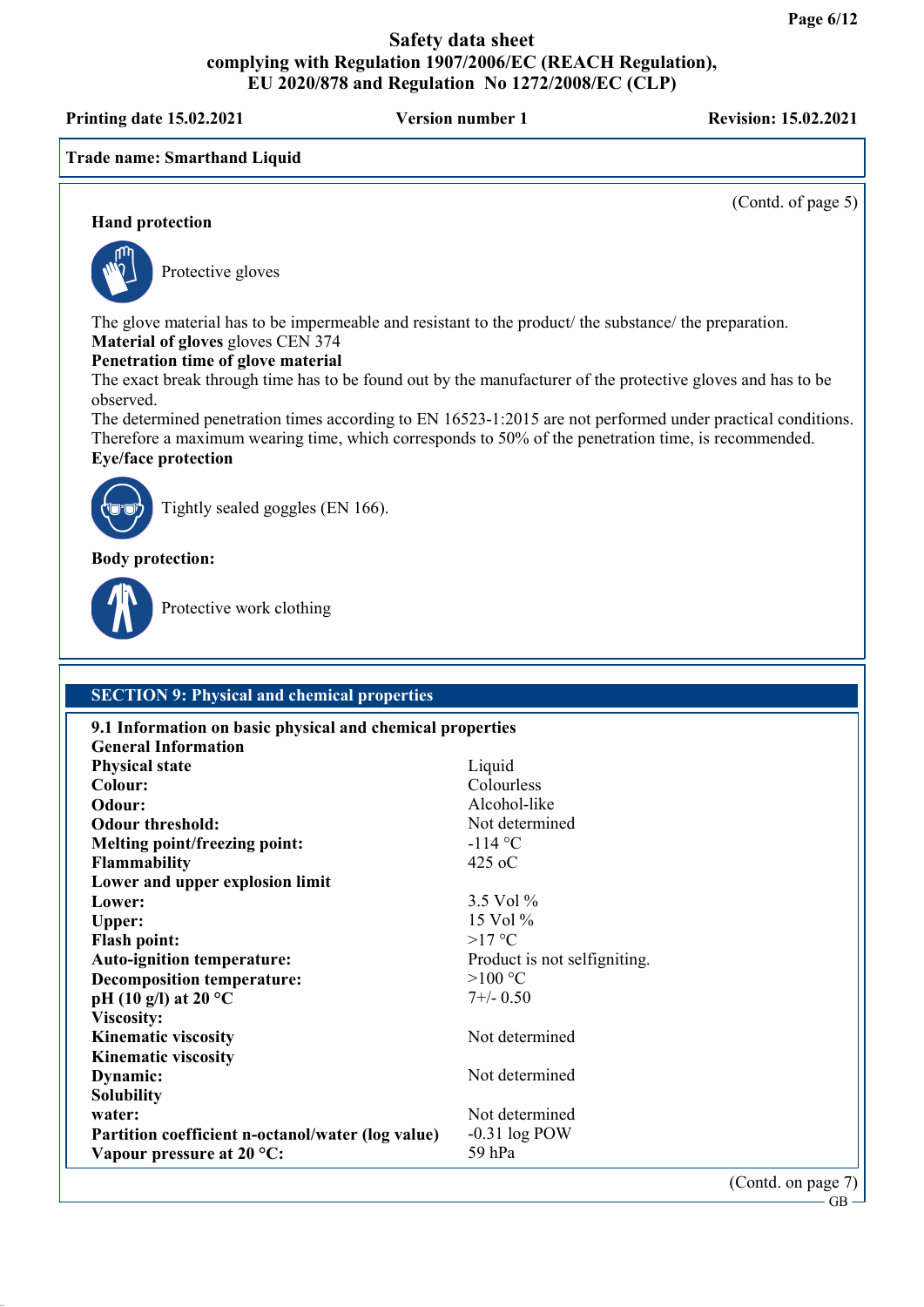| Printing date 15.02.2021                           | <b>Version number 1</b>             | <b>Revision: 15.02.2021</b> |
|----------------------------------------------------|-------------------------------------|-----------------------------|
| <b>Trade name: Smarthand Liquid</b>                |                                     |                             |
|                                                    |                                     | (Contd. of page 6)          |
| Density and/or relative density                    |                                     |                             |
| Density:                                           | Not determined                      |                             |
| Relative density at 20 °C                          | $0.84 + 0.02$ g/cm3                 |                             |
| <b>Vapour density</b>                              | Not determined                      |                             |
| 9.2 Other information                              |                                     |                             |
| Appearance:                                        |                                     |                             |
| Form:                                              | Liquid                              |                             |
| Important information on protection of health and  |                                     |                             |
| environment, and on safety.                        |                                     |                             |
| <b>Auto-ignition temperature:</b>                  | Not determined                      |                             |
| <b>Explosive properties:</b>                       | Not determined.                     |                             |
| Cloud point / clarification point:                 |                                     |                             |
| <b>Oxidising properties</b>                        | Not oxidising                       |                             |
| <b>Evaporation rate</b>                            | Not determined                      |                             |
| Information with regard to physical hazard classes |                                     |                             |
| <b>Explosives</b>                                  | Void                                |                             |
| <b>Flammable gases</b>                             | Void                                |                             |
| <b>Aerosols</b>                                    | Void                                |                             |
| <b>Oxidising gases</b>                             | Void                                |                             |
| <b>Gases under pressure</b>                        | Void                                |                             |
| <b>Flammable liquids</b>                           | Highly flammable liquid and vapour. |                             |
| <b>Flammable solids</b>                            | Void                                |                             |
| Self-reactive substances and mixtures              | Void                                |                             |
| <b>Pyrophoric liquids</b>                          | Void                                |                             |
| <b>Pyrophoric solids</b>                           | Void                                |                             |
| <b>Self-heating substances and mixtures</b>        | Void                                |                             |
| Substances and mixtures, which emit flammable      |                                     |                             |
| gases in contact with water                        | Void                                |                             |
| <b>Oxidising liquids</b>                           | Void                                |                             |
| <b>Oxidising solids</b>                            | Void                                |                             |
| <b>Organic peroxides</b>                           | Void                                |                             |
| <b>Corrosive to metals</b>                         | Void                                |                             |
| <b>Desensitised explosives</b>                     | Void                                |                             |

#### SECTION 10: Stability and reactivity

10.1 Reactivity Stable under normal conditions

10.2 Chemical stability Material is stable under normal conditions.

#### Thermal decomposition / conditions to be avoided

To avoid thermal decomposition do not overheat.

Stable at environment temperature.

10.3 Possibility of hazardous reactions No dangerous reactions known.

10.4 Conditions to avoid No further relevant information available.

10.5 Incompatible materials Oxidizing agents

10.6 Hazardous decomposition products

Carbon monoxide

(Contd. on page 8)

 $-GB -$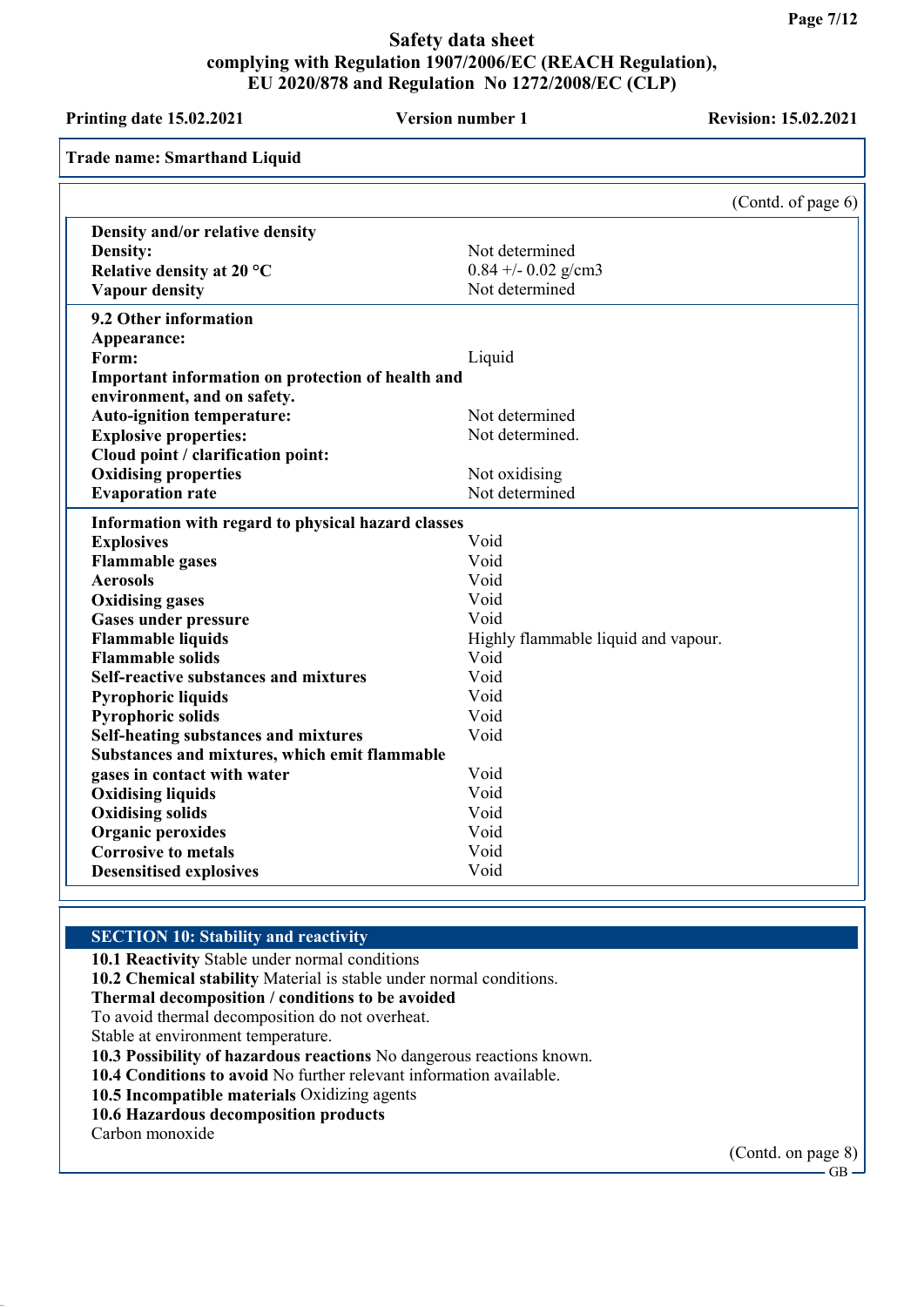Printing date 15.02.2021 Version number 1 Revision: 15.02.2021 Trade name: Smarthand Liquid (Contd. of page 7) Carbon dioxide SECTION 11: Toxicological information 11.1 Information on hazard classes as defined in Regulation (EC) No 1272/2008 Acute toxicity Based on available data, the classification criteria are not met. LD/LC50 values relevant for classification: CAS: 64-17-5 ethanol Oral [LD50 7,060 mg/kg (rat) Inhalative  $|LC50/4 h$  (vapour)  $|20,000 \text{ mg}/1 \text{ (rat)}$ Skin corrosion/irritation Based on available data, the classification criteria are not met. Serious eye damage/irritation Causes serious eye irritation. Respiratory or skin sensitisation Based on available data, the classification criteria are not met. Germ cell mutagenicity Based on available data, the classification criteria are not met. Carcinogenicity Based on available data, the classification criteria are not met. Reproductive toxicity Based on available data, the classification criteria are not met. STOT-single exposure Based on available data, the classification criteria are not met. STOT-repeated exposure Based on available data, the classification criteria are not met. Aspiration hazard Based on available data, the classification criteria are not met. Additional toxicological information: Repeated dose toxicity Based on available data, the classification criteria are not met. 11.2 Information on other hazards Endocrine disrupting properties None of the ingredients is listed. SECTION 12: Ecological information 12.1 Toxicity Aquatic toxicity: Ethanol, cas: 64-17-5 Fish toxicity LC50:> 10000 mg / 1 Daphnia toxicity, CEE0:> 7800 mg / l Bacterial toxicity (Ps putida) CEE0:> 6500 mg / l Algal toxicity (SC. Quadricauda), CEE0:> 5000 mg / l Algal toxicity (M. Acruginosa), CEE0:> 1450 mg / l Propane-1,2-diol cas number: 57-55-6 LC50 Oncorhynchus mykiss, 96 h: 40.613 mg/l LC50 Ceriodaphnia dubia, 48 h: 18.340 mg/l LC50 Mysidopsis bahia, 96 h: 18.800 mg/l ErC50 Selenastrum capricornutum, 96 h: 19.000 mg/l ErC50 Skeletonema costatum,96 h: 19.100 mg/l Long–term toxicity to aquatic invertebrates NOEC (7 days) 13.02 - 29 g/L Toxicity to microorganisms EC10 or NOEC for microorganisms 20 g/L

> (Contd. on page 9) GB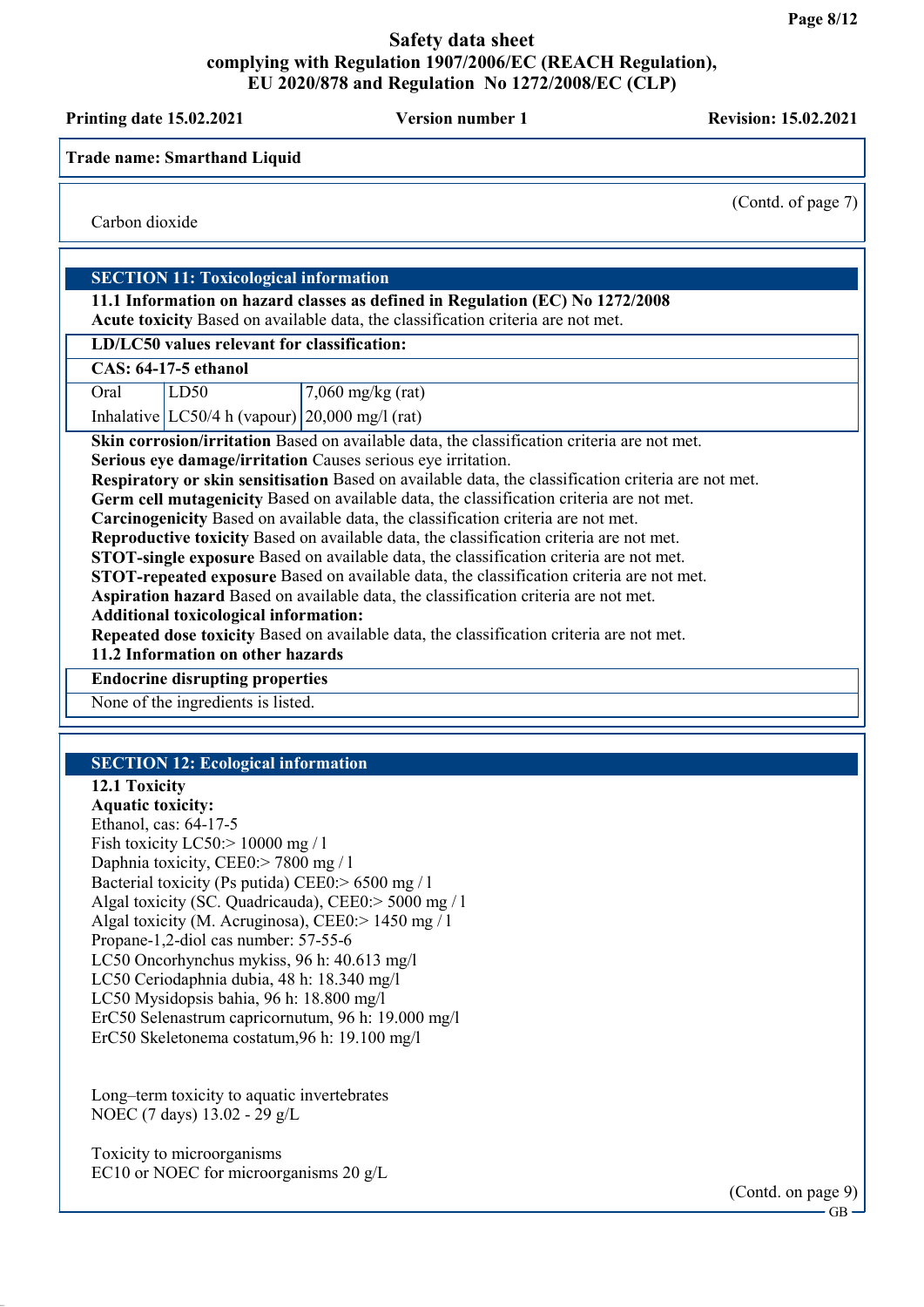Printing date 15.02.2021 Version number 1 Revision: 15.02.2021

Trade name: Smarthand Liquid

(Contd. of page 8)

12.2 Persistence and degradability No further relevant information available.

12.3 Bioaccumulative potential No further relevant information available.

12.4 Mobility in soil No further relevant information available.

12.5 Results of PBT and vPvB assessment

PBT: Not applicable.

vPvB: Not applicable.

12.6 Endocrine disrupting properties

The product does not contain substances with endocrine disrupting properties.

12.7 Other adverse effects No further relevant information available.

## SECTION 13: Disposal considerations

13.1 Waste treatment methods Recommendation



Dispose according to National Regulations.



Must not be disposed together with household garbage. Do not allow product to reach sewage system.

Contact manufacturer for recycling information.

## Uncleaned packaging:

Recommendation:

Empty containers may contain highly flammable residues. Disposal must be made according to official regulations. Packaging may be reused or recycled after cleaning. Recommended cleansing agents: Water

## SECTION 14: Transport information

| 14.1 UN number or ID number<br>ADR, IMDG, IATA                           | UN1170                                                                                     |
|--------------------------------------------------------------------------|--------------------------------------------------------------------------------------------|
| 14.2 UN proper shipping name<br><b>ADR</b><br><b>IMDG</b><br><b>IATA</b> | 1170 ETHANOL (ETHYL ALCOHOL) mixture<br>ETHANOL (ETHYL ALCOHOL) mixture<br>ETHANOL mixture |
| 14.3 Transport hazard class(es)                                          |                                                                                            |
| ADR, IMDG, IATA                                                          |                                                                                            |
| ♨                                                                        |                                                                                            |
| <b>Class</b>                                                             | 3 Flammable liquids.                                                                       |
|                                                                          | (Contd. on page 10)                                                                        |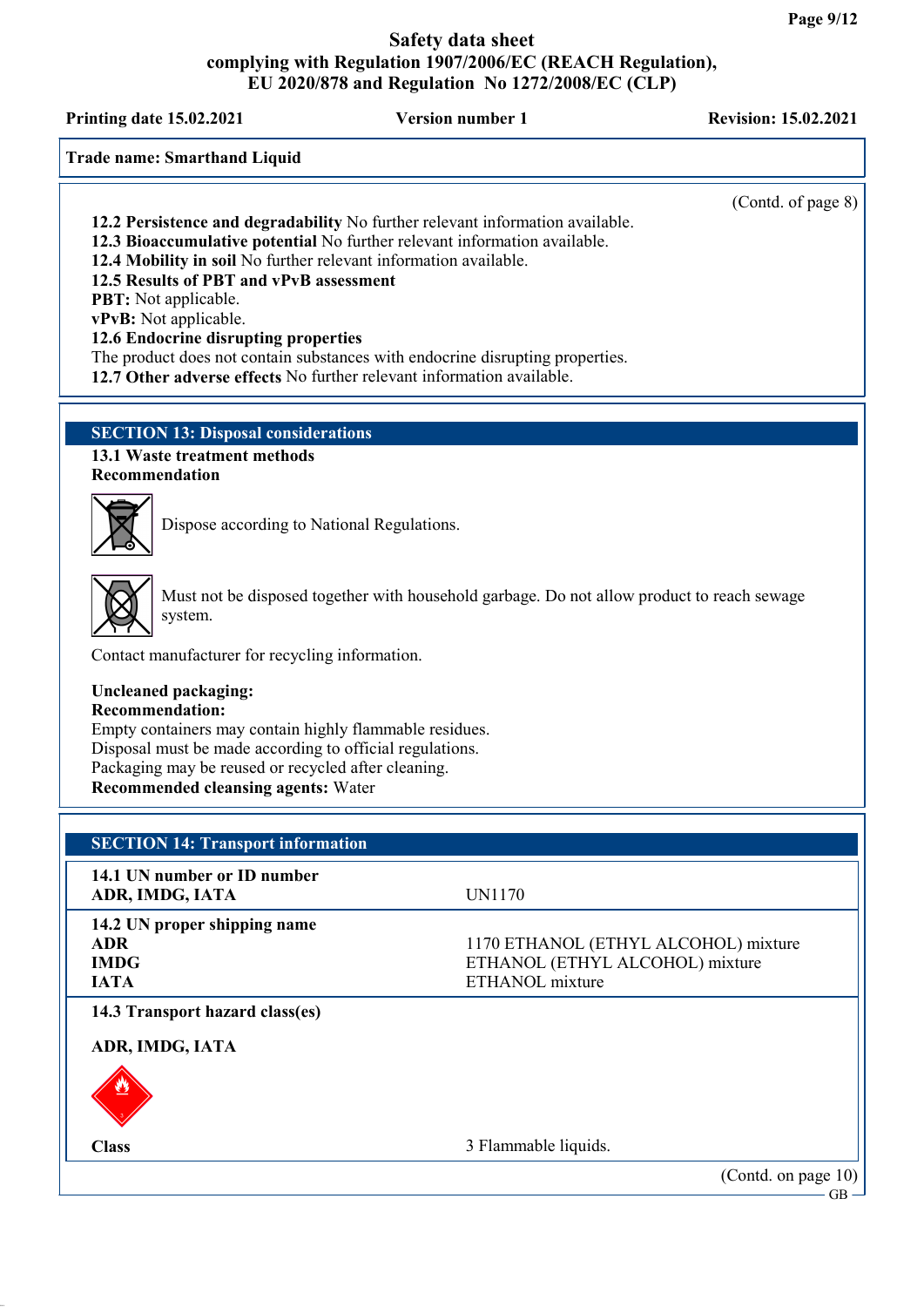| Printing date 15.02.2021                                                                                                                | <b>Version number 1</b>                                             | <b>Revision: 15.02.2021</b>                                                                         |
|-----------------------------------------------------------------------------------------------------------------------------------------|---------------------------------------------------------------------|-----------------------------------------------------------------------------------------------------|
| <b>Trade name: Smarthand Liquid</b>                                                                                                     |                                                                     |                                                                                                     |
|                                                                                                                                         |                                                                     | (Contd. of page 9)                                                                                  |
| Label                                                                                                                                   | 3                                                                   |                                                                                                     |
| 14.4 Packing group<br>ADR, IMDG, IATA                                                                                                   | $\mathbf{I}$                                                        |                                                                                                     |
| <b>14.5 Environmental hazards:</b>                                                                                                      | Not applicable.                                                     |                                                                                                     |
| 14.6 Special precautions for user<br>Hazard identification number (Kemler code):<br><b>EMS Number:</b><br><b>Stowage Category</b>       | Warning: Flammable liquids.<br>33<br>$F-E$ , $S-D$<br>$\mathbf{A}$  |                                                                                                     |
| 14.7 Maritime transport in bulk according to IMO<br>instruments                                                                         | Not applicable.                                                     |                                                                                                     |
| Transport/Additional information:                                                                                                       |                                                                     |                                                                                                     |
| <b>ADR</b><br>Limited quantities (LQ)<br><b>Excepted quantities (EQ)</b><br><b>Transport category</b><br><b>Tunnel restriction code</b> | 1L<br>Code: E2<br>2<br>D/E                                          | Maximum net quantity per inner packaging: 30 ml<br>Maximum net quantity per outer packaging: 500 ml |
| <b>IMDG</b><br>Limited quantities (LQ)<br><b>Excepted quantities (EQ)</b><br><b>UN</b> "Model Regulation":                              | 1L<br>Code: E2<br>UN 1170 ETHANOL (ETHYL ALCOHOL)<br>MIXTURE, 3, II | Maximum net quantity per inner packaging: 30 ml<br>Maximum net quantity per outer packaging: 500 ml |

#### SECTION 15: Regulatory information

#### 15.1 Safety, health and environmental regulations/legislation specific for the substance or mixture REACH Regulation 1907/2006/EC

Regulation (EU) 2020/878

CLP Regulation 1272/2008/EC

Directive 98/24/EC on the protection of health and safety of workers from the risks related to chemicals agents at work.

Council Directive 94/33/EC on the protection of young people at work, as ammended.

Directive 92/85/EEC on the introduction of measures to encourage improvements in the safety and health at work of pregnant workers and workers who have recently given birth or are breastfeeding, as ammended Labelling according to Regulation (EC) No 1272/2008

The product is classified and labelled according to the CLP regulation.

(Contd. on page 11)

 $-$  GB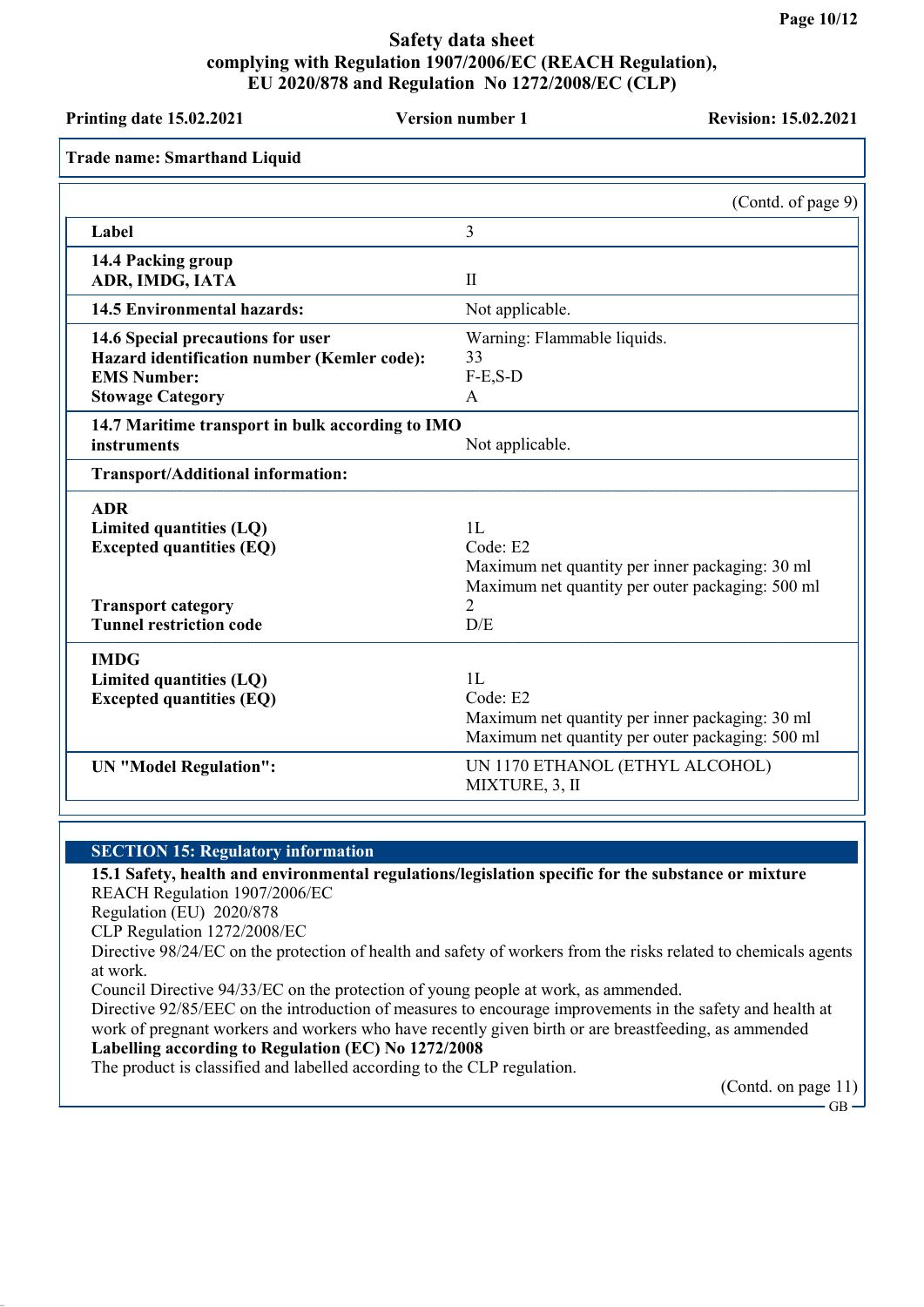Printing date 15.02.2021 Version number 1 Revision: 15.02.2021 Trade name: Smarthand Liquid (Contd. of page 10) Hazard pictograms GHS02 GHS07 Signal word Danger Hazard statements H225 Highly flammable liquid and vapour. H319 Causes serious eye irritation. Precautionary statements P102 Keep out of reach of children.<br>P210 Keep away from heat, hot surf Keep away from heat, hot surfaces, sparks, open flames and other ignition sources. No smoking. P233 Keep container tightly closed. P305+P351+P338 IF IN EYES: Rinse cautiously with water for several minutes. Remove contact lenses, if present and easy to do. Continue rinsing. P310 Immediately call a POISON CENTER/doctor. P337+P313 If eye irritation persists: Get medical advice/attention. Directive 2012/18/EU Named dangerous substances - ANNEX I Does not contain named substances. Seveso category P5c ÅÕÖËÅÊÔÁ ÕÃÑÁ Qualifying quantity (tonnes) for the application of lower-tier requirements 5,000 t Qualifying quantity (tonnes) for the application of upper-tier requirements 50,000 t REGULATION (EC) No 1907/2006 ANNEX XVII Conditions of restriction: 3 DIRECTIVE 2011/65/EU on the restriction of the use of certain hazardous substances in electrical and electronic equipment – Annex II None of the ingredients is listed. National regulations: Other regulations, limitations and prohibitive regulations Substances of very high concern (SVHC) according to REACH, Article 57 It doesn't contain substances of very high concern (SVHC). 15.2 Chemical safety assessment: A Chemical Safety Assessment has not been carried out. SECTION 16: Other information This information is based on our present knowledge. However, this shall not constitute a guarantee for any specific product features and shall not establish a legally valid contractual relationship. Relevant phrases H225 Highly flammable liquid and vapour.

H319 Causes serious eye irritation.

#### Training hints

Suitable training on safety in handling, storing and converting the product should be given to the employees based on all the existing information.

(Contd. on page 12)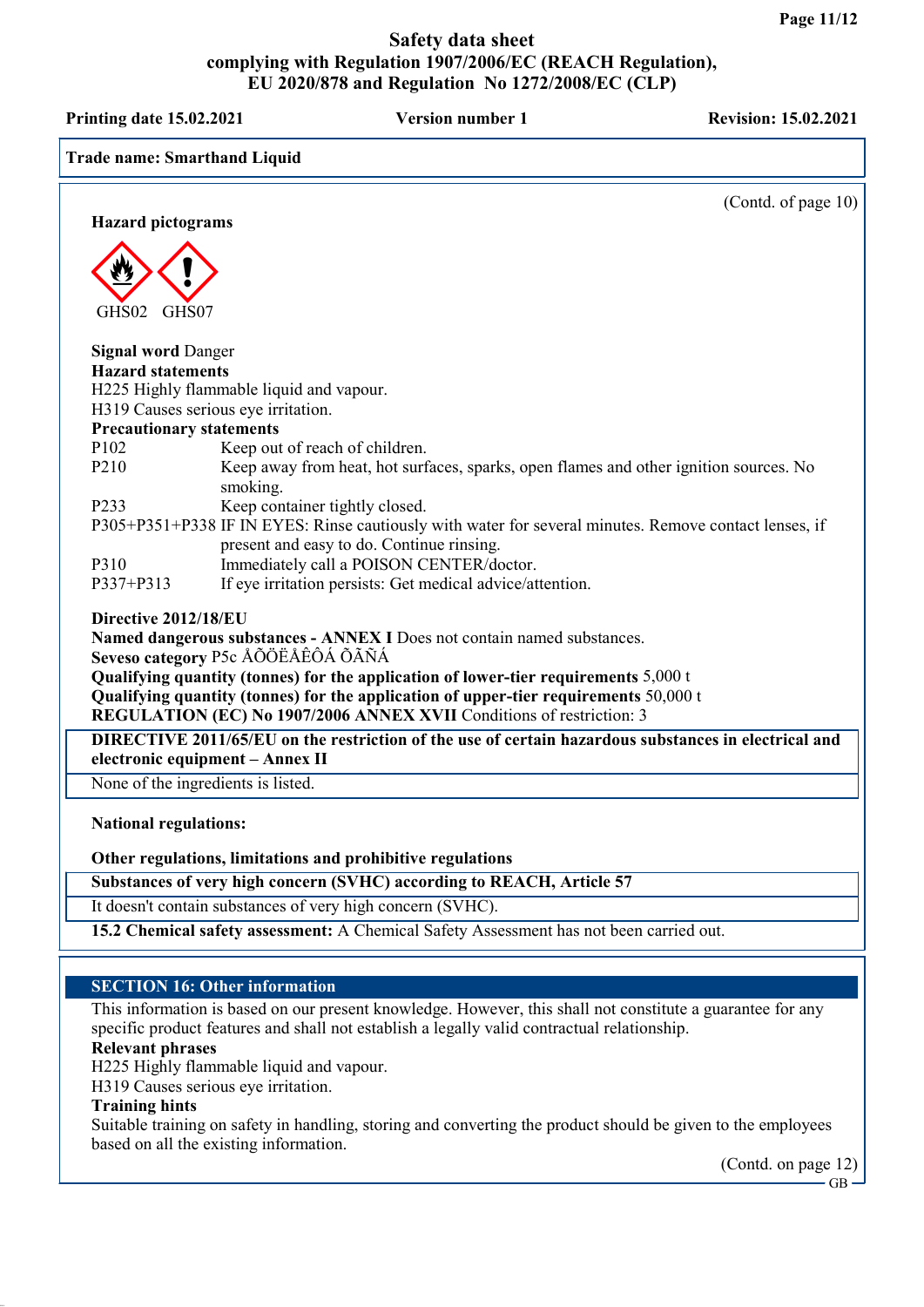Printing date 15.02.2021 Version number 1 Revision: 15.02.2021

Trade name: Smarthand Liquid

Department issuing SDS: **SUST**<sup>©</sup> SUSTCHEM S.A. **CHEM** REACH & Chemical Services Department A: 144, 3rd Septemvriou, GR 112 51 | Athens, Greece T: +30 210 8252510 | F: +30 210 8252575 W: www.sustchem.gr  $\vert$  E: info@suschem.gr Abbreviations and acronyms: ADR: Accord relatif au transport international des marchandises dangereuses par route (European Agreement Concerning the International Carriage of Dangerous Goods by Road) IMDG: International Maritime Code for Dangerous Goods IATA: International Air Transport Association GHS: Globally Harmonised System of Classification and Labelling of Chemicals EINECS: European Inventory of Existing Commercial Chemical Substances ELINCS: European List of Notified Chemical Substances CAS: Chemical Abstracts Service (division of the American Chemical Society) DNEL: Derived No-Effect Level (REACH) PNEC: Predicted No-Effect Concentration (REACH) LC50: Lethal concentration, 50 percent LD50: Lethal dose, 50 percent

PBT: Persistent, Bioaccumulative and Toxic SVHC: Substances of Very High Concern

vPvB: very Persistent and very Bioaccumulative Flam. Liq. 2: Flammable liquids – Category 2

Eye Irrit. 2: Serious eye damage/eye irritation – Category 2

(Contd. of page 11)

GB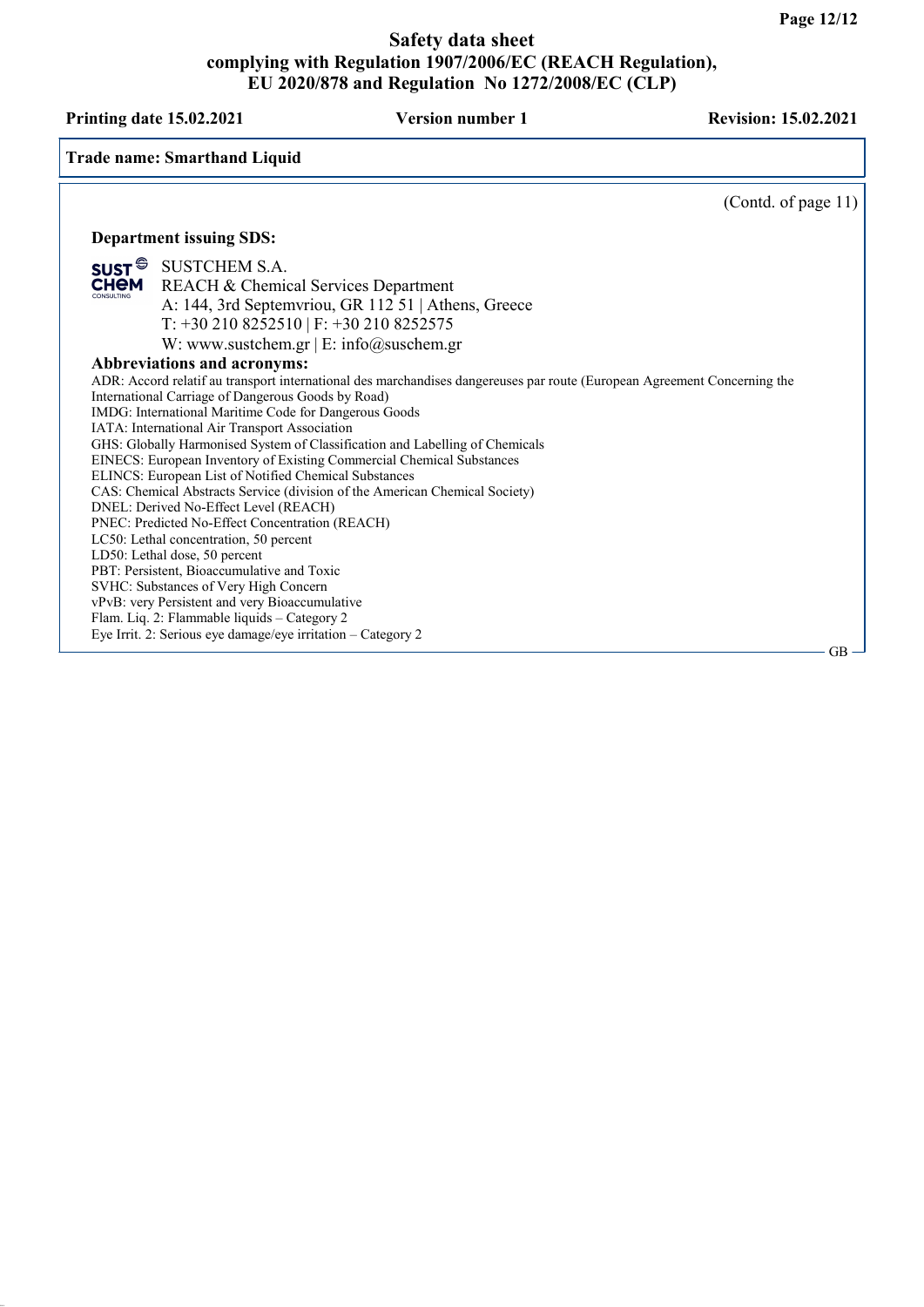

Page 1/12

## SAFETY DATA SHEET complying with Regulation 1907/2006/EC (REACH Regulation), EU 2020/878 and Regulation No 1272/2008/EC (CLP)

#### Printing date 15.02.2021 Version number 1 Revision: 15.02.2021

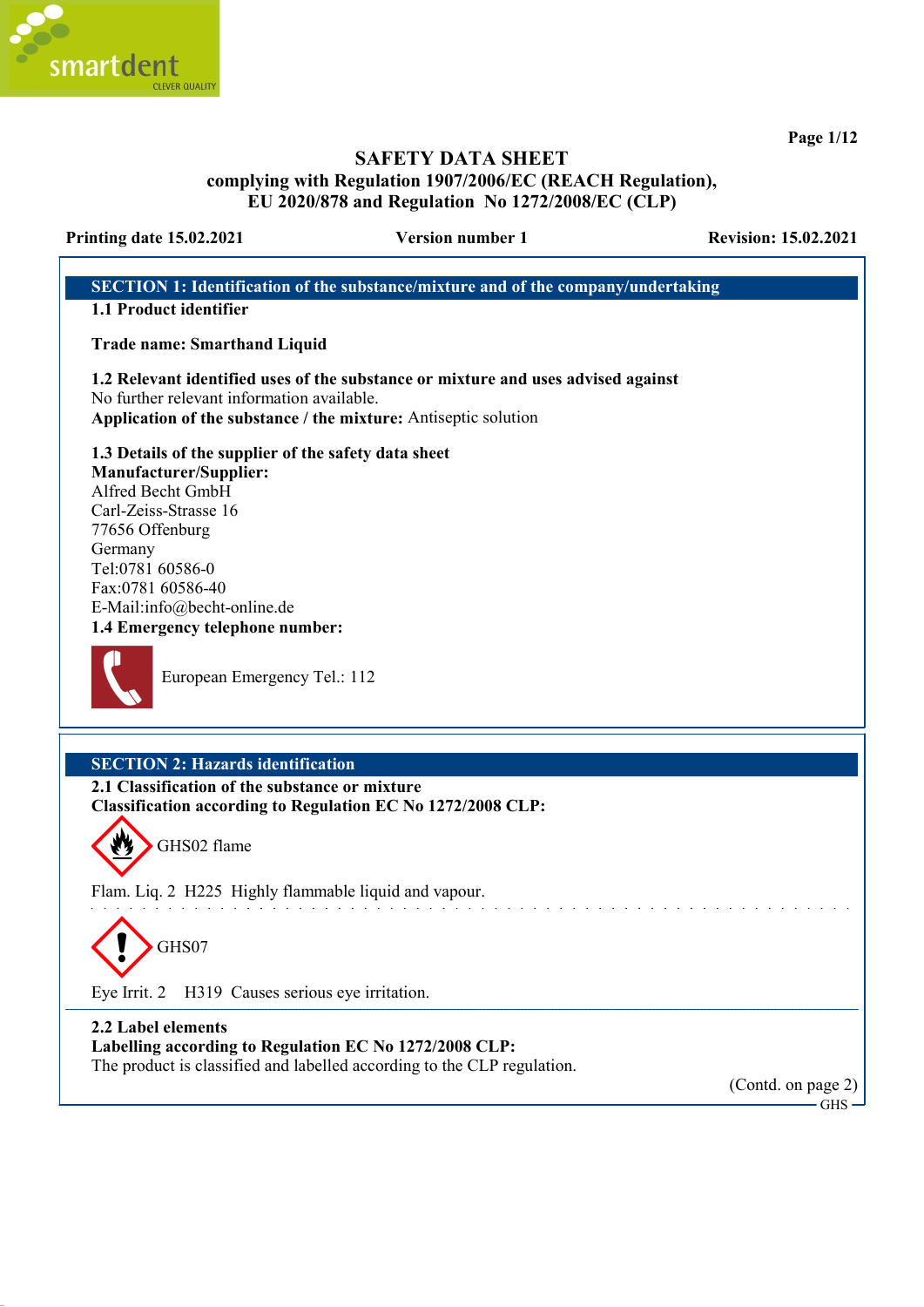Printing date 15.02.2021 Version number 1 Revision: 15.02.2021

| 111111111114 uate 19.02.2021        |                                                                                 |                                                                                                       |
|-------------------------------------|---------------------------------------------------------------------------------|-------------------------------------------------------------------------------------------------------|
| <b>Trade name: Smarthand Liquid</b> |                                                                                 |                                                                                                       |
| <b>Hazard pictograms:</b>           |                                                                                 | (Contd. of page 1)                                                                                    |
|                                     |                                                                                 |                                                                                                       |
| GHS02<br>GHS07                      |                                                                                 |                                                                                                       |
|                                     |                                                                                 |                                                                                                       |
| <b>Signal word: Danger</b>          |                                                                                 |                                                                                                       |
| <b>Hazard statements:</b>           | H225 Highly flammable liquid and vapour.<br>H319 Causes serious eye irritation. |                                                                                                       |
| <b>Precautionary statements</b>     |                                                                                 |                                                                                                       |
| P102                                | Keep out of reach of children.                                                  |                                                                                                       |
| P <sub>2</sub> 10                   | smoking.                                                                        | Keep away from heat, hot surfaces, sparks, open flames and other ignition sources. No                 |
| P233                                | Keep container tightly closed.                                                  |                                                                                                       |
|                                     |                                                                                 | P305+P351+P338 IF IN EYES: Rinse cautiously with water for several minutes. Remove contact lenses, if |
|                                     | present and easy to do. Continue rinsing.                                       |                                                                                                       |
| P310                                | Immediately call a POISON CENTER/doctor.                                        |                                                                                                       |
| P337+P313                           | If eye irritation persists: Get medical advice/attention.                       |                                                                                                       |
| 2.3 Other hazards                   |                                                                                 |                                                                                                       |
|                                     | <b>Results of PBT and vPvB assessment</b>                                       |                                                                                                       |
| <b>PBT:</b> Not applicable.         |                                                                                 |                                                                                                       |
| vPvB: Not applicable.               |                                                                                 |                                                                                                       |
|                                     |                                                                                 |                                                                                                       |

## SECTION 3: Composition/information on ingredients

3.2 Mixtures

Description: Mixture: consisting of the following components.

## Ingredients according Regulation (EU) 2020/878:

| $\overline{\phantom{a}}$       |         |                                                            |            |
|--------------------------------|---------|------------------------------------------------------------|------------|
| $CAS: 64-17-5$                 | ethanol | $\otimes$ Flam. Liq. 2, H225; $\otimes$ Eye Irrit. 2, H319 | $50-100\%$ |
| EINECS: 200-578-6              |         |                                                            |            |
| Index number: $603-002-00-5$   |         |                                                            |            |
| Reg.nr.: 01-2119457610-43-XXXX |         |                                                            |            |

#### SECTION 4: First aid measures

#### 4.1 Description of first aid measures

General information:

Take affected persons out into the fresh air.

Seek immediate medical advice.

After inhalation: Seek medical treatment in case of complaints.

After skin contact: In case of skin irritation, consult a physician.

After eye contact: Avoid strong water jet-risk of cornea damage, consult a doctor.

## After swallowing:

Rinse out mouth and then drink plenty of water.

Drink plenty of water and provide fresh air. Call for a doctor immediately.

(Contd. on page 3)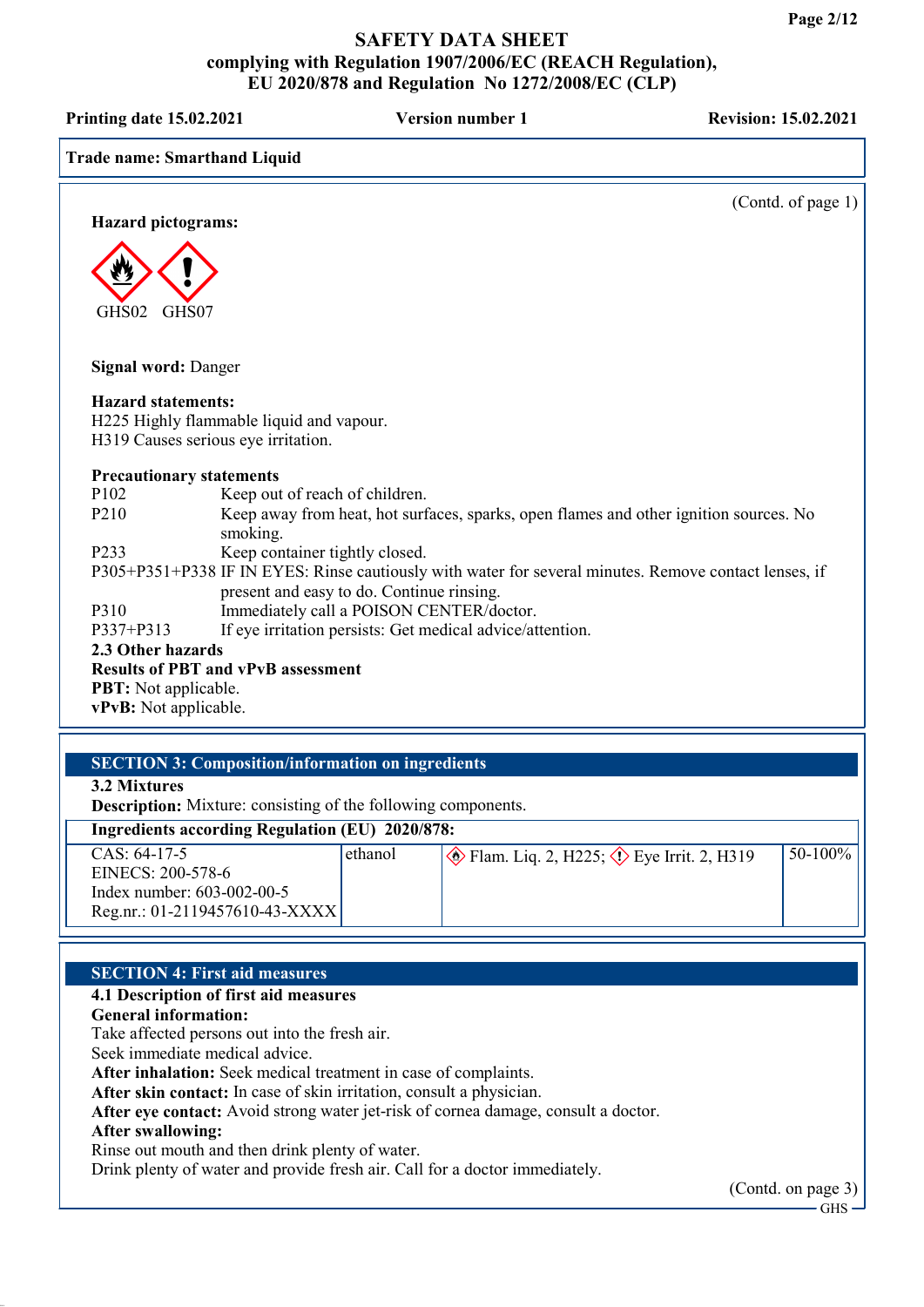Printing date 15.02.2021 Version number 1 Revision: 15.02.2021

(Contd. of page 2)

Trade name: Smarthand Liquid

Seek immediate medical advice.

Never give anything by mouth to an unconscious person.

4.2 Most important symptoms and effects, both acute and delayed

No further relevant information available.

4.3 Indication of any immediate medical attention and special treatment needed

No further relevant information available.

## SECTION 5: Firefighting measures

#### 5.1 Extinguishing media Suitable extinguishing agents: Alcohol resistant foam Dry powder Water spray CO2 CO2, powder or water spray. Fight larger fires with water spray. Use fire extinguishing methods suitable to surrounding conditions. Foam Sand or earth CO2, foam, extinguishing powder, water spray For safety reasons unsuitable extinguishing agents: Water with full jet 5.2 Special hazards arising from the substance or mixture In a fire nitrogen oxides (NOx), carbon monoxide (CO), sulfur dioxide (SO2) can be released. 5.3 Advice for firefighters Protective equipment: Do not inhale explosion gases or combustion gases. Self contained breathing apparatus and full protective clothing must be worn in case of fire. Wear protective goggles. Additional information Collect contaminated fire fighting water separately. It must not enter the sewage system.

#### SECTION 6: Accidental release measures

#### 6.1 Personal precautions, protective equipment and emergency procedures:

Ensure adequate ventilation.

Avoid contact with eyes.

Wear protective equipment. Keep unprotected persons away.

Keep away from ignition sources.

6.1.1 For non-emergency personnel Avoid contact with dripping or leaking material

## 6.1.2 For emergency responders

Evacuate area.

Wear protective equipment. Keep unprotected persons away.

First-aid responders must wear protectice clothing, gloves, goggles and respiratory device with filter type A. 6.2 Environmental precautions: Do not allow to enter sewers/ surface or ground water.

## 6.3 Methods and material for containment and cleaning up:

Rinse off remainders with water.

Absorb with liquid-binding material (sand, diatomite, acid binders, universal binders, sawdust, silica gel). Send for recovery or disposal in suitable receptacles.

#### 6.4 Reference to other sections:

See Section 7 for information on safe handling.

(Contd. on page 4) GHS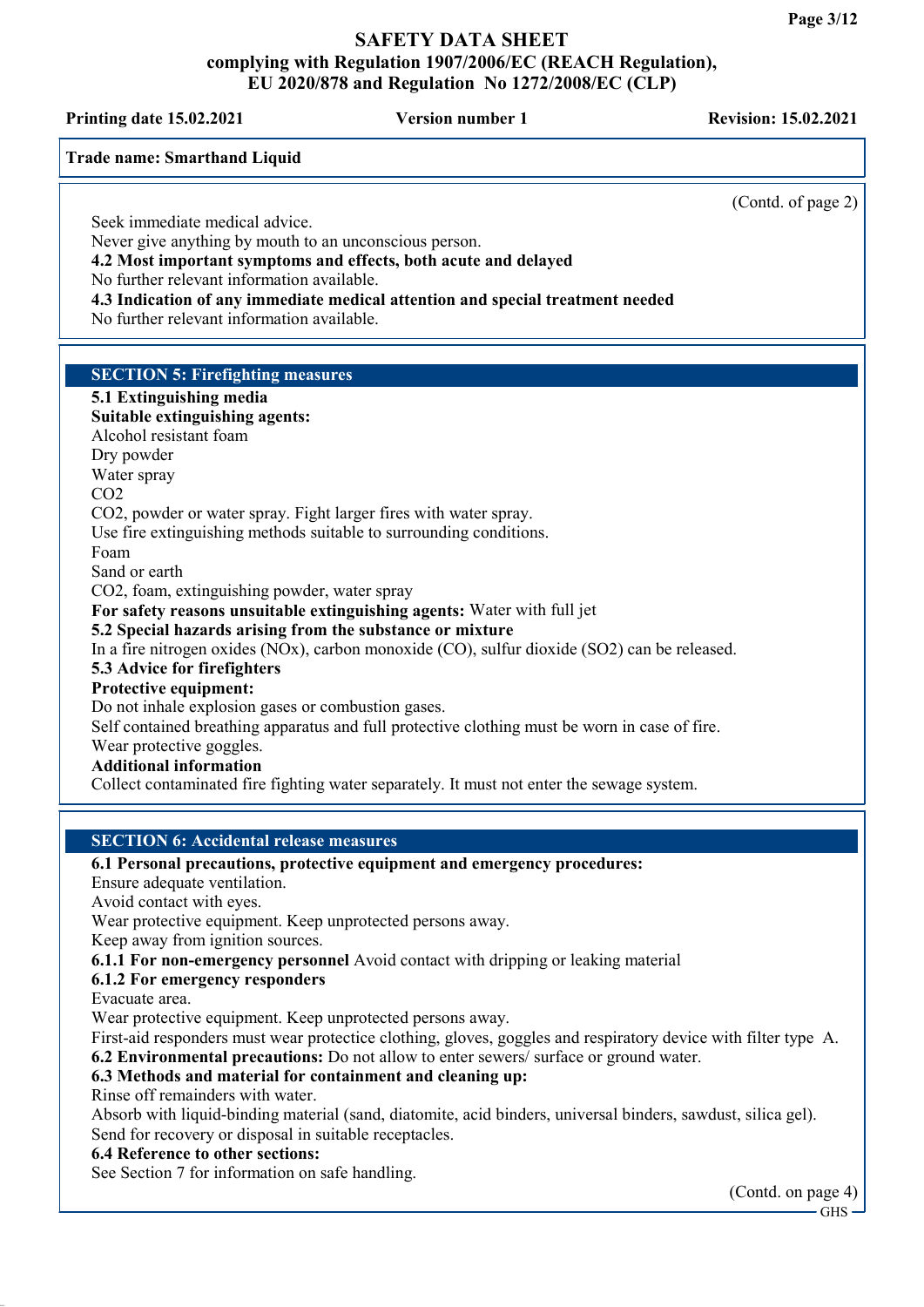Printing date 15.02.2021 Version number 1 Revision: 15.02.2021 Trade name: Smarthand Liquid (Contd. of page 3) See Section 8 for information on personal protection equipment. See Section 13 for disposal information. SECTION 7: Handling and storage 7.1 Precautions for safe handling Open and handle receptacle with care. Handle with care. Avoid jolting, friction and impact. Avoid contact with eyes, skin and clothing. Information about fire - and explosion protection: Keep ignition sources away - Do not smoke. Protect against electrostatic charges. Do not spray onto a naked flame or any incandescent material. Flammable gas-air mixtures may form in empty receptacles. Keep it in a dry, cool, well ventilated, fixed in advance place, away from sources of heat, flames, ignition and direct sunlight. 7.2 Conditions for safe storage, including any incompatibilities Storage: Store in cool, dry conditions in well sealed receptacles. Requirements to be met by storerooms and receptacles: Store in a cool location. Provide ventilation for receptacles. Information about storage in one common storage facility: Not required. Further information about storage conditions: Keep container tightly sealed. Store in cool, dry conditions in well sealed receptacles. 7.3 Specific end use(s) No further relevant information available. SECTION 8: Exposure controls/personal protection 8.1 Control parameters Ingredients with limit values that require monitoring at the workplace: CAS: 64-17-5 ethanol WEL (Great Britain) Long-term value: 1920 mg/m<sup>3</sup>, 1000 ppm **DNELs** Propane-1,2-diol cas number: 57-55-6 Workers (long-term systemic effects), inhalation: 168 mg/m<sup>3</sup> Workers (long-term local effects), inhalation:  $10 \text{ mg/m}^3$ General population (long-term systemic effects), inhalation: 50 mg/m<sup>3</sup> General population (long-term systemic effects), dermal: 213 mg / kg bw / day

General population (long-term systemic effects), oral: 85 mg / kg bw / day

General population (long-term local effects), inhalation:  $10 \text{ mg/m}^3$ 

## **PNECs**

Propane-1,2 -diol cas number: 57-55-6 Fresh water: 260 mg/l Marine water: 26 mg/l Intermittent releases: 183 mg/l STP: 20000 mg/l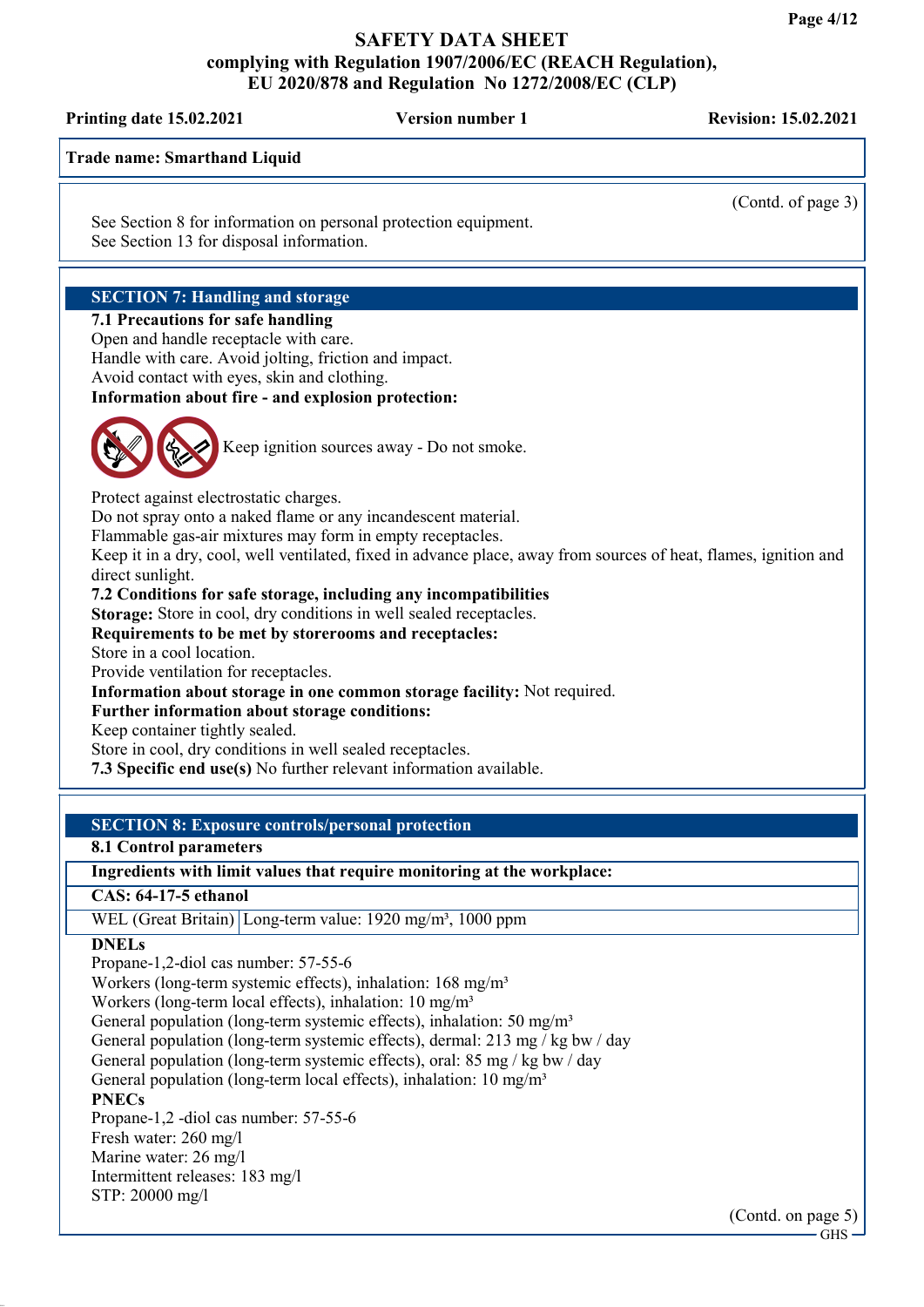Printing date 15.02.2021 Version number 1 Revision: 15.02.2021

Trade name: Smarthand Liquid

(Contd. of page 4)

Fresh water sediment: 572 mg/kg dw Marine sediment: 57.2 mg/kg dw Soil: 50 mg/kg dw DNEL Workers Long term exposure local effcts Ethanol (CAS 64-17-5) Inhlation:  $1900 \text{ mg/m}^3$ DNEL Workers Long term exposure systemic effects Ethanol (CAS 64-17-5) Inhalation: 950 mg/m³ Skin Contact: 343 mg/kg bw/day DNEL consumers Acute/short term exposure Local effects Ethanol (CAS 64-17-5) Inhalation :  $950$  mg/m<sup>3</sup> DNEL Consumers Long-term exposure systemic effects Ethanol (CAS 64-17-5) Inhalation:  $114 \text{ mg/m}^3$ 

8.2 Exposure controls

8.2.1. Appropriate engineering controls

Use of local ventilation is advised. Provide adequate ventilation.

Skin Contact: 206 mg/kg bw/day

## Individual protection measures, such as personal protective equipment General protective and hygienic measures:

Keep away from foodstuffs, beverages and feed. Wash hands before breaks and at the end of work. Avoid contact with the eyes.

# Respiratory protection:

Short term filter device: Filter A/P2



Suitable respiratory protection at low concentrations or short-term incidence: A-type filter mask (brown) for gases and vapours

of organic compounds with a boiling point higher than 65ºC (EN14387). Classe 1: low capacity up to 1000 ppm, Classe 2:

medium capacity up to 5000 ppm, Classe 3: high capacity up to 10000 ppm. In order to obtain a suitable protection level, the

filter class must be selected depending on the type and concentration of the contaminating agents present, in accordance with

the specifications supplied by the filter producers. The gas and vapour filters should be changed when you detect the taste or

smell of the contaminant. The respiratory equipment with filters does not work satisfactorily when the air contains high

concentrations of vapour or oxygen content less than 18% in volume. In presence of high concentrations of vapour, use

independent breathing apparatus.

(Contd. on page 6)

GHS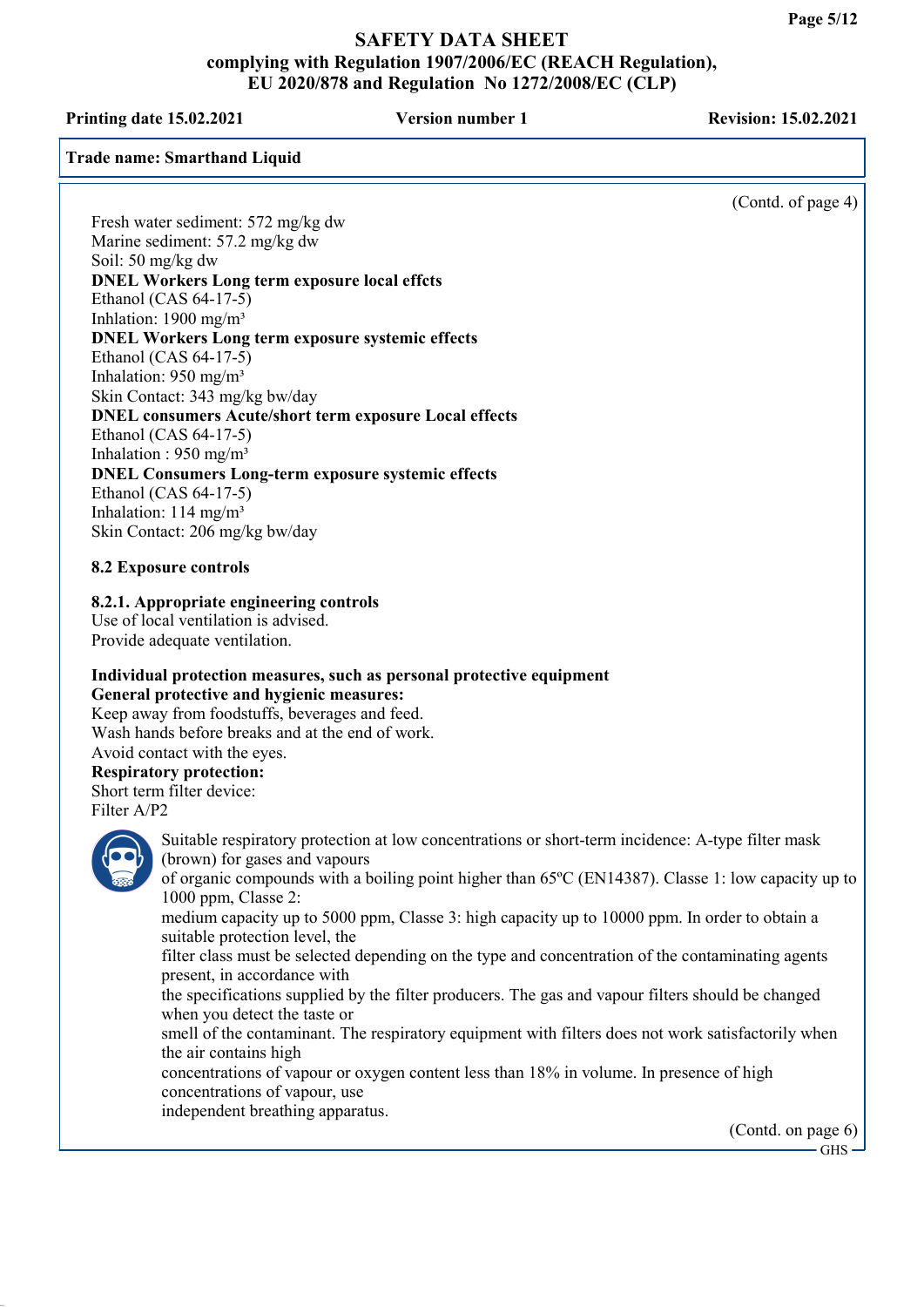Printing date 15.02.2021 Version number 1 Revision: 15.02.2021

Trade name: Smarthand Liquid

(Contd. of page 5)

## Hand protection



Protective gloves

The glove material has to be impermeable and resistant to the product/ the substance/ the preparation. Material of gloves gloves CEN 374

#### Penetration time of glove material

The exact break through time has to be found out by the manufacturer of the protective gloves and has to be observed.

The determined penetration times according to EN 16523-1:2015 are not performed under practical conditions. Therefore a maximum wearing time, which corresponds to 50% of the penetration time, is recommended. Eye/face protection



Tightly sealed goggles (EN 166).

Body protection:



Protective work clothing

## SECTION 9: Physical and chemical properties

| 9.1 Information on basic physical and chemical properties |                              |  |
|-----------------------------------------------------------|------------------------------|--|
| <b>General Information</b>                                |                              |  |
| <b>Physical state</b>                                     | Liquid                       |  |
| Colour:                                                   | Colourless                   |  |
| Odour:                                                    | Alcohol-like                 |  |
| <b>Odour threshold:</b>                                   | Not determined               |  |
| <b>Melting point/freezing point:</b>                      | $-114$ °C                    |  |
| <b>Flammability</b>                                       | $425$ oC                     |  |
| Lower and upper explosion limit                           |                              |  |
| Lower:                                                    | 3.5 Vol %                    |  |
| <b>Upper:</b>                                             | 15 Vol $\%$                  |  |
| <b>Flash point:</b>                                       | $>17$ °C                     |  |
| <b>Auto-ignition temperature:</b>                         | Product is not selfigniting. |  |
| <b>Decomposition temperature:</b>                         | $>100$ °C                    |  |
| pH (10 g/l) at 20 $^{\circ}$ C                            | $7+/-$ 0.50                  |  |
| Viscosity:                                                |                              |  |
| <b>Kinematic viscosity</b>                                | Not determined               |  |
| <b>Kinematic viscosity</b>                                |                              |  |
| Dynamic:                                                  | Not determined               |  |
| <b>Solubility</b>                                         |                              |  |
| water:                                                    | Not determined               |  |
| Partition coefficient n-octanol/water (log value)         | $-0.31$ log POW              |  |
| Vapour pressure at $20^{\circ}$ C:                        | 59 hPa                       |  |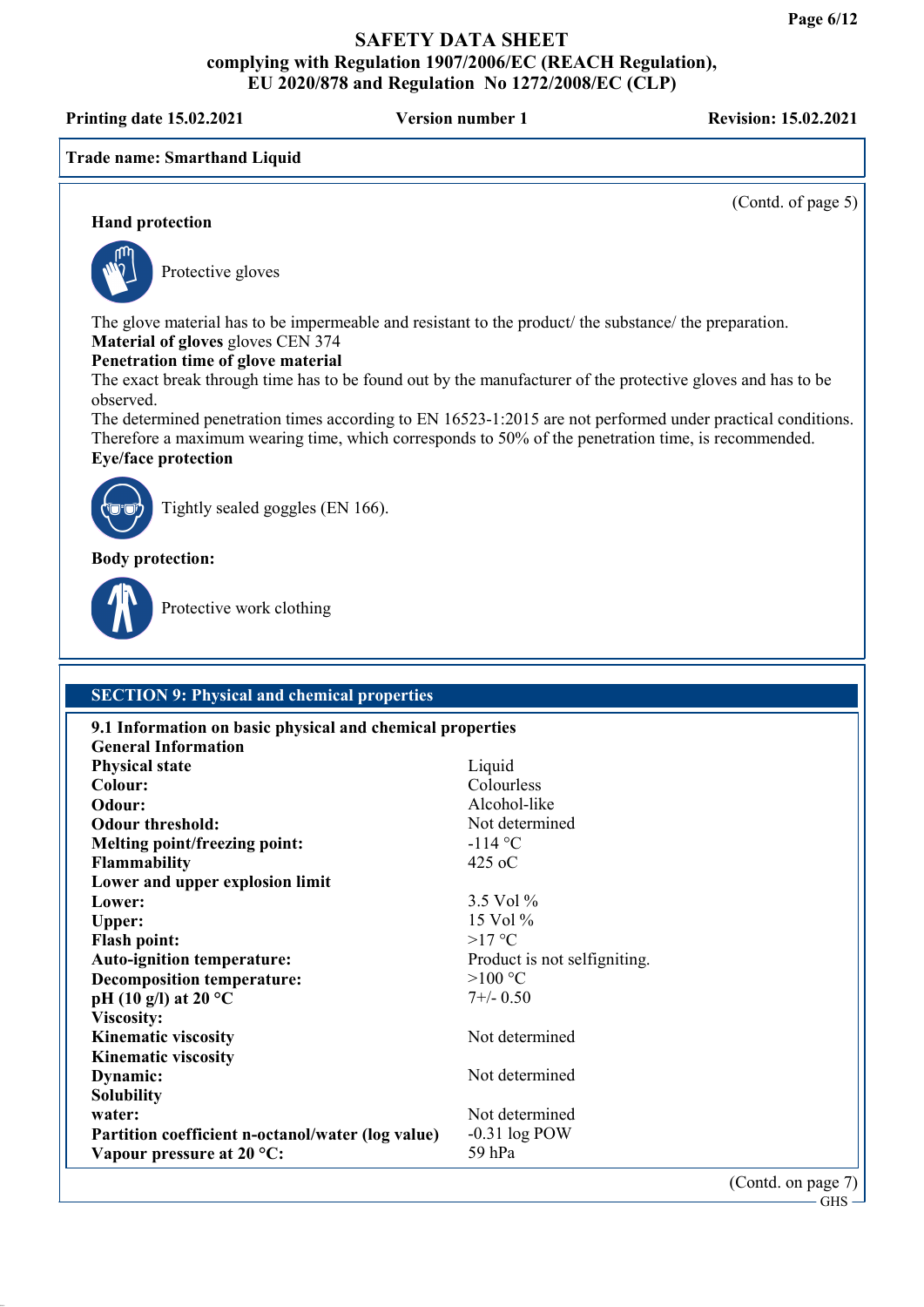Printing date 15.02.2021 Version number 1 Revision: 15.02.2021 Trade name: Smarthand Liquid (Contd. of page 6) Density and/or relative density Density: Not determined Relative density at 20 °C 0.84 +/- 0.02 g/cm3 Vapour density Not determined 9.2 Other information Appearance: Form: Liquid Important information on protection of health and environment, and on safety. Auto-ignition temperature: Not determined Explosive properties: Not determined. Cloud point / clarification point: Oxidising properties<br>
Evanoration rate<br>
Not determined Evaporation rate Information with regard to physical hazard classes Explosives Void Flammable gases Void Aerosols Void Oxidising gases Void Gases under pressure Void Flammable liquids **Flammable liquid and vapour.** Highly flammable liquid and vapour. Flammable solids Void Self-reactive substances and mixtures Void Pyrophoric liquids Void Pyrophoric solids Void Self-heating substances and mixtures Void Substances and mixtures, which emit flammable gases in contact with water void Oxidising liquids Void Oxidising solids Void Organic peroxides Void Corrosive to metals Void Desensitised explosives Void

#### SECTION 10: Stability and reactivity

10.1 Reactivity Stable under normal conditions

10.2 Chemical stability Material is stable under normal conditions.

## Thermal decomposition / conditions to be avoided

To avoid thermal decomposition do not overheat.

Stable at environment temperature.

10.3 Possibility of hazardous reactions No dangerous reactions known.

10.4 Conditions to avoid No further relevant information available.

10.5 Incompatible materials Oxidizing agents

10.6 Hazardous decomposition products

Carbon monoxide

(Contd. on page 8)  $-GHS -$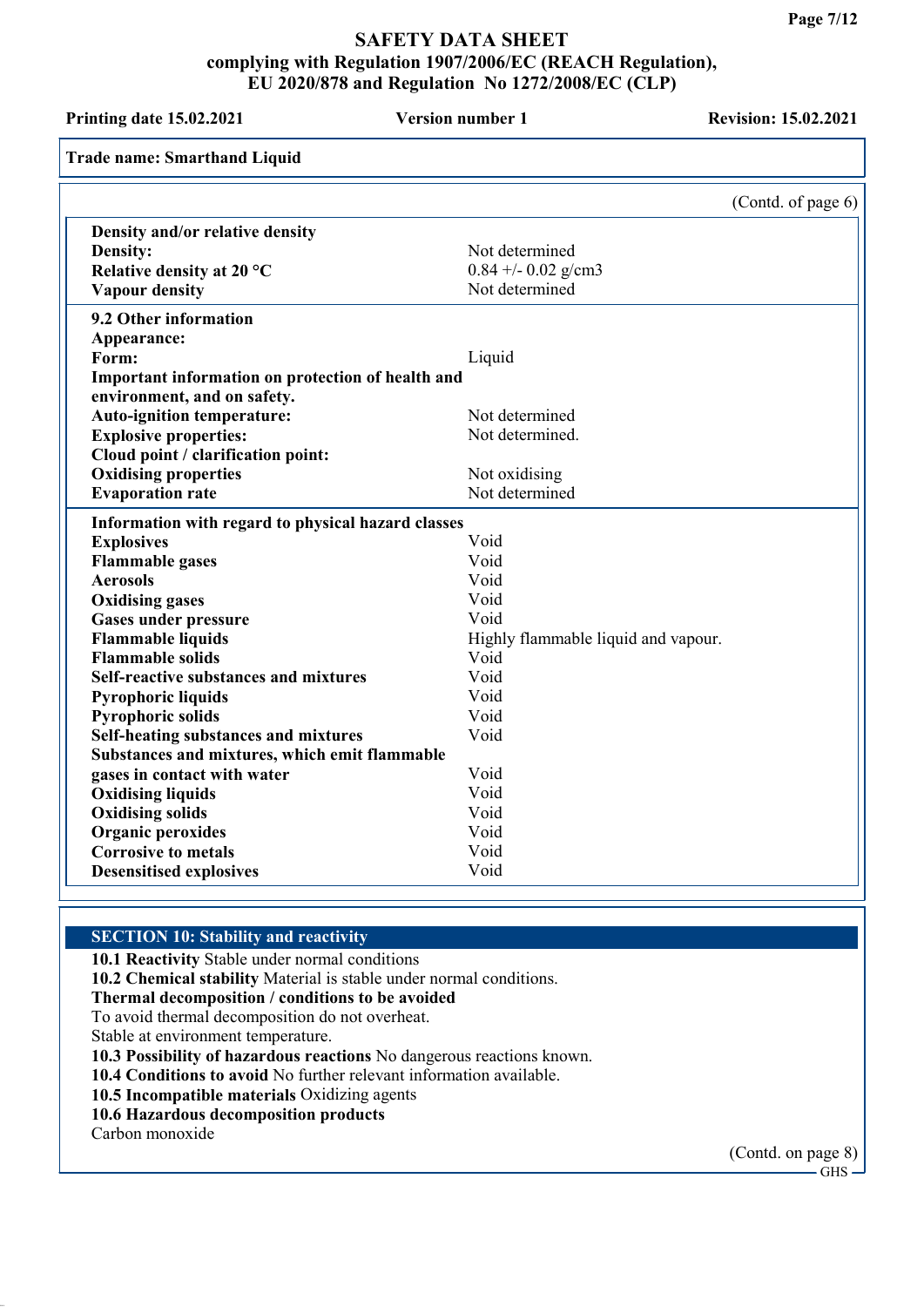Printing date 15.02.2021 Version number 1 Revision: 15.02.2021

Trade name: Smarthand Liquid

(Contd. of page 7)

Carbon dioxide

## SECTION 11: Toxicological information

11.1 Information on hazard classes as defined in Regulation (EC) No 1272/2008 Acute toxicity Based on available data, the classification criteria are not met.

## LD/LC50 values relevant for classification:

| <b>CAS: 64-17-5 ethanol</b> |  |
|-----------------------------|--|

| Oral | LD50                                                 | $7,060$ mg/kg (rat) |
|------|------------------------------------------------------|---------------------|
|      | Inhalative $ LC50/4 h$ (vapour) $ 20,000$ mg/l (rat) |                     |

Skin corrosion/irritation Based on available data, the classification criteria are not met.

Serious eye damage/irritation Causes serious eye irritation.

Respiratory or skin sensitisation Based on available data, the classification criteria are not met.

Germ cell mutagenicity Based on available data, the classification criteria are not met.

Carcinogenicity Based on available data, the classification criteria are not met.

Reproductive toxicity Based on available data, the classification criteria are not met.

STOT-single exposure Based on available data, the classification criteria are not met.

STOT-repeated exposure Based on available data, the classification criteria are not met.

Aspiration hazard Based on available data, the classification criteria are not met.

Additional toxicological information:

Repeated dose toxicity Based on available data, the classification criteria are not met.

### 11.2 Information on other hazards

Endocrine disrupting properties

None of the ingredients is listed.

## SECTION 12: Ecological information

## 12.1 Toxicity

Aquatic toxicity: Ethanol, cas: 64-17-5 Fish toxicity LC50:> 10000 mg / l Daphnia toxicity, CEE0:> 7800 mg / l Bacterial toxicity (Ps putida) CEE0:> 6500 mg / l Algal toxicity (SC. Quadricauda), CEE0:> 5000 mg / l Algal toxicity (M. Acruginosa), CEE0:> 1450 mg / l Propane-1,2-diol cas number: 57-55-6 LC50 Oncorhynchus mykiss, 96 h: 40.613 mg/l LC50 Ceriodaphnia dubia, 48 h: 18.340 mg/l LC50 Mysidopsis bahia, 96 h: 18.800 mg/l ErC50 Selenastrum capricornutum, 96 h: 19.000 mg/l ErC50 Skeletonema costatum,96 h: 19.100 mg/l

Long–term toxicity to aquatic invertebrates NOEC (7 days) 13.02 - 29 g/L

Toxicity to microorganisms EC10 or NOEC for microorganisms 20 g/L

> (Contd. on page 9) GHS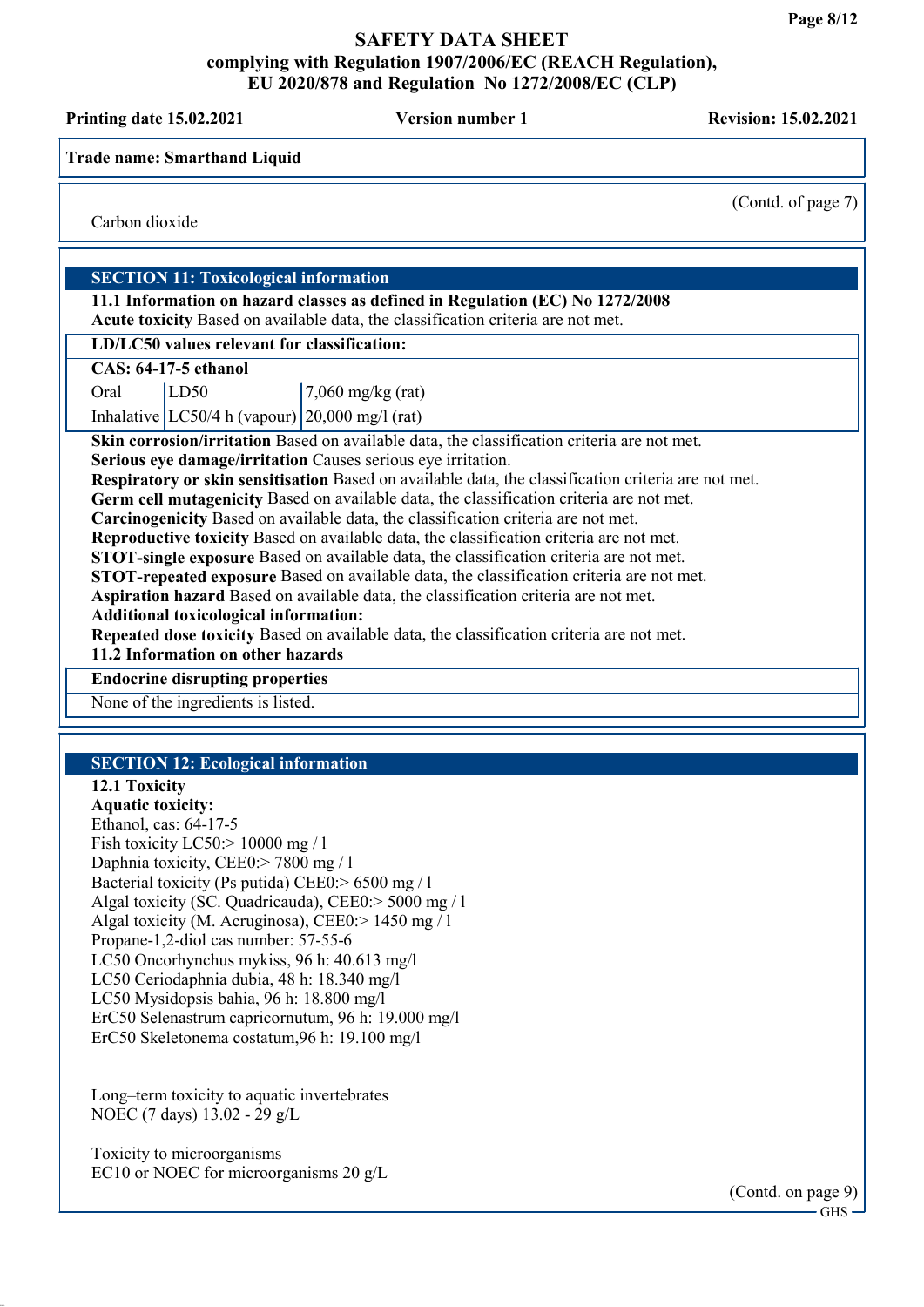Printing date 15.02.2021 Version number 1 Revision: 15.02.2021

Trade name: Smarthand Liquid

PBT: Not applicable. vPvB: Not applicable.

(Contd. of page 8) 12.2 Persistence and degradability No further relevant information available. 12.3 Bioaccumulative potential No further relevant information available. 12.4 Mobility in soil No further relevant information available. 12.5 Results of PBT and vPvB assessment 12.6 Endocrine disrupting properties The product does not contain substances with endocrine disrupting properties.

12.7 Other adverse effects No further relevant information available.

## SECTION 13: Disposal considerations

13.1 Waste treatment methods Recommendation



Dispose according to National Regulations.



Must not be disposed together with household garbage. Do not allow product to reach sewage system.

Contact manufacturer for recycling information.

## Uncleaned packaging:

Recommendation: Empty containers may contain highly flammable residues. Disposal must be made according to official regulations. Packaging may be reused or recycled after cleaning.

Recommended cleansing agents: Water

## SECTION 14: Transport information

| 14.1 UN number or ID number<br>ADR, IMDG, IATA                           | UN1170                                                                                     |
|--------------------------------------------------------------------------|--------------------------------------------------------------------------------------------|
| 14.2 UN proper shipping name<br><b>ADR</b><br><b>IMDG</b><br><b>IATA</b> | 1170 ETHANOL (ETHYL ALCOHOL) mixture<br>ETHANOL (ETHYL ALCOHOL) mixture<br>ETHANOL mixture |
| 14.3 Transport hazard class(es)<br>ADR, IMDG, IATA<br>U                  |                                                                                            |
| <b>Class</b>                                                             | 3 Flammable liquids.                                                                       |
|                                                                          | (Contd. on page 10)<br>$\text{GHz}$ –                                                      |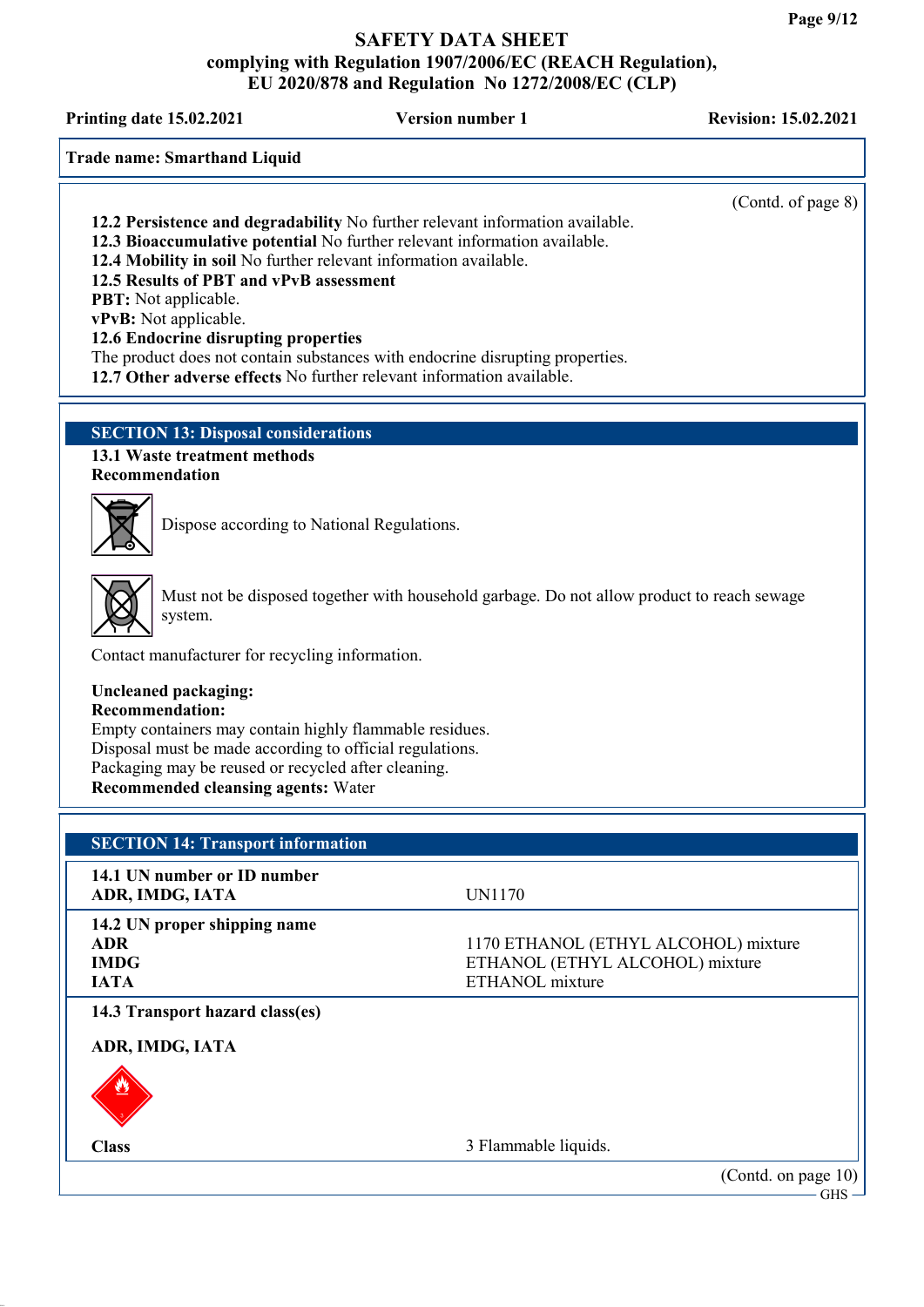| <b>Printing date 15.02.2021</b>                                                                                                         | <b>Version number 1</b>                                             | <b>Revision: 15.02.2021</b>                                                                         |
|-----------------------------------------------------------------------------------------------------------------------------------------|---------------------------------------------------------------------|-----------------------------------------------------------------------------------------------------|
| <b>Trade name: Smarthand Liquid</b>                                                                                                     |                                                                     |                                                                                                     |
|                                                                                                                                         |                                                                     | (Contd. of page 9)                                                                                  |
| Label                                                                                                                                   | 3                                                                   |                                                                                                     |
| 14.4 Packing group<br>ADR, IMDG, IATA                                                                                                   | $\mathbf{I}$                                                        |                                                                                                     |
| <b>14.5 Environmental hazards:</b>                                                                                                      | Not applicable.                                                     |                                                                                                     |
| 14.6 Special precautions for user<br>Hazard identification number (Kemler code):<br><b>EMS Number:</b><br><b>Stowage Category</b>       | Warning: Flammable liquids.<br>33<br>$F-E$ , $S-D$<br>$\mathsf{A}$  |                                                                                                     |
| 14.7 Maritime transport in bulk according to IMO<br>instruments                                                                         | Not applicable.                                                     |                                                                                                     |
| Transport/Additional information:                                                                                                       |                                                                     |                                                                                                     |
| <b>ADR</b><br>Limited quantities (LQ)<br><b>Excepted quantities (EQ)</b><br><b>Transport category</b><br><b>Tunnel restriction code</b> | 1L<br>Code: E2<br>2<br>D/E                                          | Maximum net quantity per inner packaging: 30 ml<br>Maximum net quantity per outer packaging: 500 ml |
| <b>IMDG</b><br>Limited quantities (LQ)<br><b>Excepted quantities (EQ)</b><br><b>UN "Model Regulation":</b>                              | 1L<br>Code: E2<br>UN 1170 ETHANOL (ETHYL ALCOHOL)<br>MIXTURE, 3, II | Maximum net quantity per inner packaging: 30 ml<br>Maximum net quantity per outer packaging: 500 ml |

#### SECTION 15: Regulatory information

#### 15.1 Safety, health and environmental regulations/legislation specific for the substance or mixture REACH Regulation 1907/2006/EC

Regulation (EU) 2020/878

CLP Regulation 1272/2008/EC

Directive 98/24/EC on the protection of health and safety of workers from the risks related to chemicals agents at work.

Council Directive 94/33/EC on the protection of young people at work, as ammended.

Directive 92/85/EEC on the introduction of measures to encourage improvements in the safety and health at work of pregnant workers and workers who have recently given birth or are breastfeeding, as ammended Labelling according to Regulation (EC) No 1272/2008

The product is classified and labelled according to the CLP regulation.

(Contd. on page 11)

 $-$  GHS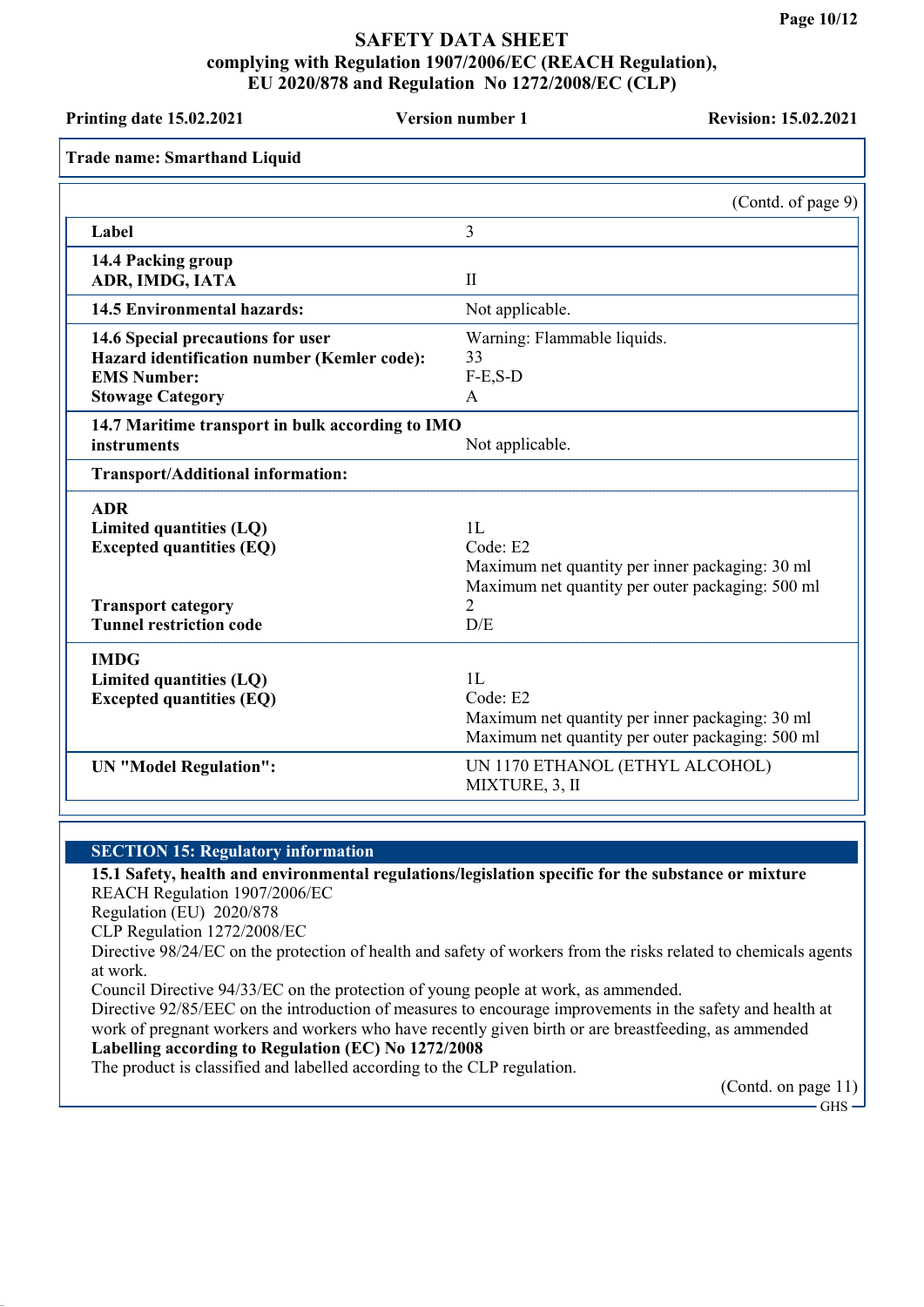Printing date 15.02.2021 Version number 1 Revision: 15.02.2021 Trade name: Smarthand Liquid (Contd. of page 10) Hazard pictograms GHS02 GHS07 Signal word Danger Hazard statements H225 Highly flammable liquid and vapour. H319 Causes serious eye irritation. Precautionary statements P102 Keep out of reach of children.<br>P210 Keep away from heat, hot surf Keep away from heat, hot surfaces, sparks, open flames and other ignition sources. No smoking. P233 Keep container tightly closed. P305+P351+P338 IF IN EYES: Rinse cautiously with water for several minutes. Remove contact lenses, if present and easy to do. Continue rinsing. P310 Immediately call a POISON CENTER/doctor. P337+P313 If eye irritation persists: Get medical advice/attention. Directive 2012/18/EU Named dangerous substances - ANNEX I Does not contain named substances. Seveso category P5c ÅÕÖËÅÊÔÁ ÕÃÑÁ Qualifying quantity (tonnes) for the application of lower-tier requirements  $5,000 \text{ t}$ Qualifying quantity (tonnes) for the application of upper-tier requirements 50,000 t REGULATION (EC) No 1907/2006 ANNEX XVII Conditions of restriction: 3 DIRECTIVE 2011/65/EU on the restriction of the use of certain hazardous substances in electrical and electronic equipment – Annex II None of the ingredients is listed. National regulations: Other regulations, limitations and prohibitive regulations Substances of very high concern (SVHC) according to REACH, Article 57 It doesn't contain substances of very high concern (SVHC). 15.2 Chemical safety assessment: A Chemical Safety Assessment has not been carried out. SECTION 16: Other information

This information is based on our present knowledge. However, this shall not constitute a guarantee for any specific product features and shall not establish a legally valid contractual relationship.

#### Relevant phrases

H225 Highly flammable liquid and vapour.

H319 Causes serious eye irritation.

#### Training hints

Suitable training on safety in handling, storing and converting the product should be given to the employees based on all the existing information.

(Contd. on page 12)